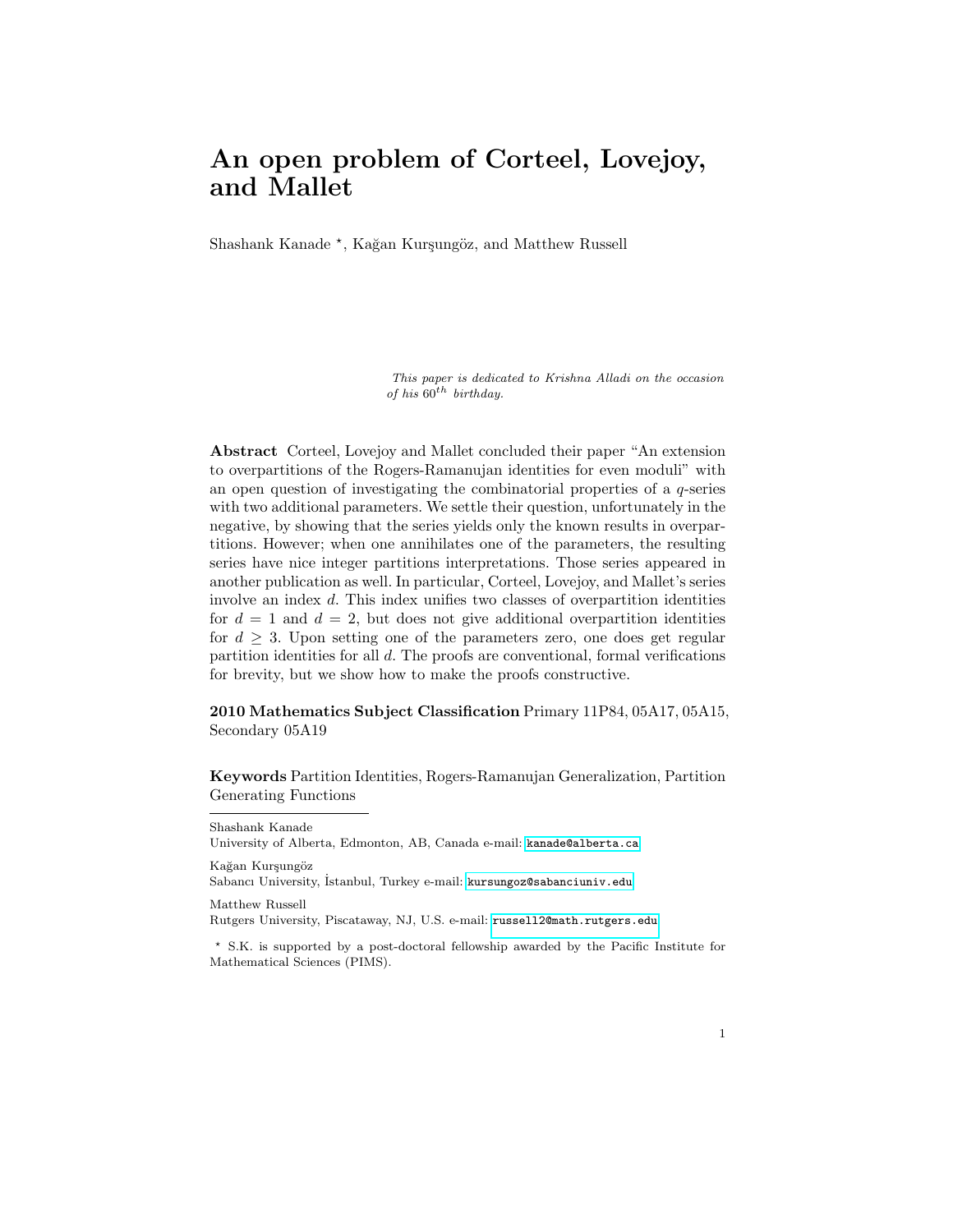#### 1 Introduction

Andrews'  $H$  and  $J$  functions  $[3]$  are not only a framework for many results hitherto known, but also a source of inspiration for a wave of results after it.

$$
H_{k,a}(y;x;q) = \sum_{n\geq 0} \frac{x^{kn} q^{kn^2 + n - an} y^n (1 - x^a q^{2na})(yxq^{n+1})_\infty (1/y)_n}{(q)_n (xq^n)_\infty} \tag{1.1}
$$
  

$$
J_{k,a}(y;x;q) = H_{k,a}(y;xq;q) - yxqH_{k,a-1}(y;xq;q) \tag{1.2}
$$

Above and elsewhere, we employ the standard  $q$ -series notation [\[10\]](#page-26-0)

<span id="page-1-1"></span><span id="page-1-0"></span>
$$
(a)_n = (a;q)_n = \prod_{j=1}^n (1 - aq^{j-1}),
$$
  
\n
$$
(a)_{\infty} = (a;q)_{\infty} = \lim_{n \to \infty} (a)_n,
$$
  
\n
$$
(a_1, a_2, \dots, a_s)_n = (a_1, a_2, \dots, a_s; q)_n = \prod_{j=1}^s (a_j)_n.
$$

 $a, a_1, \ldots, a_s$  are called parameters, and q is called the base. If the base is not specified, it is understood to be  $q, |q| < 1$  is enough for absolute convergence of the infinite products.  $|x| < 1/|q|$  in addition is required for absolute convergence of  $(1.1)$  and  $(1.2)$ . In this note, however, one does not need to worry about convergence.

The series [\(1.1\)](#page-1-0) and [\(1.2\)](#page-1-1) satisfy a number of functional equations. They admit application of Jacobi's triple product identity [\[10,](#page-26-0) eq. (1.6.1)] under various substitutions. This yields integer partition identities. Some examples are stated below.

**Definition 1.1.** A partition of a non-negative integer  $n$  is a non-increasing sum of positive integers

$$
n = \lambda_1 + \lambda_2 + \dots + \lambda_m
$$

where  $\lambda_1 \geq \lambda_2 \geq \cdots \geq \lambda_m > 0$ . The number of parts m is also known as the length of the partition.

Alternatively, one can write

$$
n = 1f_1 + 2f_2 + 3f_3 + \cdots
$$

for the same partition, where  $f_i$  denotes the number of occurrences, or the frequency, of i among  $\lambda_1, \lambda_2, \ldots, \lambda_m$ .

Obviously, only finitely many of the  $f_i$  can be nonzero. For example the non-increasing sum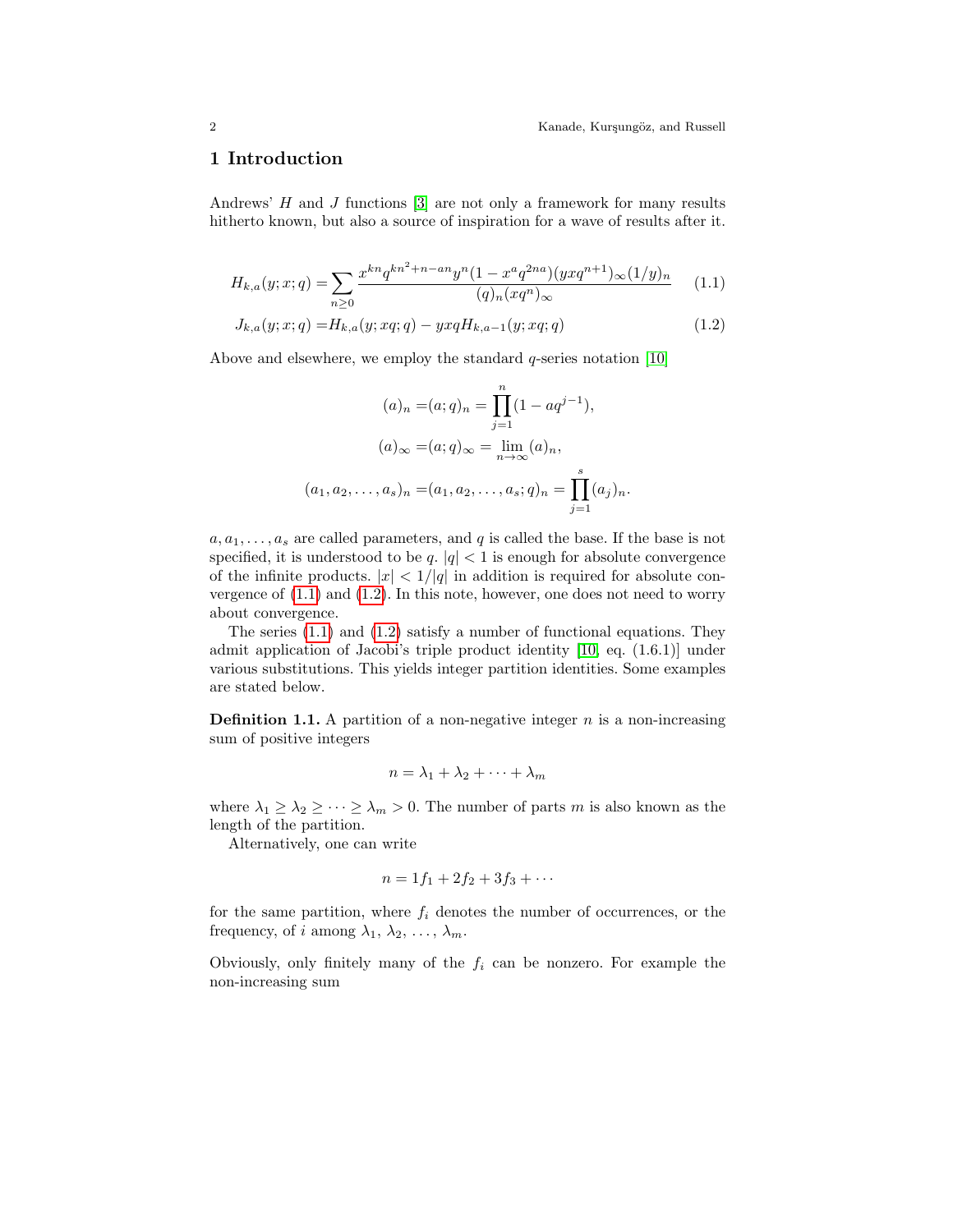$$
5+5+3+3+2+1+1
$$

is a partition of 20, where

 $f_1 = 2$ ,  $f_2 = 1$ ,  $f_3 = 2$ ,  $f_4 = 0$ ,  $f_5 = 2$ , and  $f_i = 0$  for  $i \ge 6$ .

Theorem 1.1 (Rogers-Ramanujan identities [\[16,](#page-26-1) [12,](#page-26-2) [17\]](#page-26-3)). Given a non-negative integer n, the number of partitions of n where  $f_i + f_{i+1} < 2$ equals the number of partitions of n where  $f_{5j} = f_{5j\pm 2} = 0$ .

The number of partitions of n where  $f_i + f_{i+1} < 2$  and  $f_1 = 0$  equals the number of partitions of n where  $f_{5j} = f_{5j\pm 1} = 0$ .

The conventional way to express the first Rogers-Ramanujan identity is that the number of partitions of  $n$  into distinct and non-consecutive parts equals the number of partitions of  $n$  into parts that are 1 or 4 modulo 5. Notice that the condition  $f_i+f_{i+1} < 2$  stipulates that the parts cannot repeat, and i and  $i + 1$  cannot appear together. Also, the condition  $f_{5i} = f_{5i\pm2} = 0$ amounts to disallowing parts that are 0, 2, or 3 modulo 5, so that only those 1 or 4 modulo 5 can be used.

We stick to the frequency notation so that all results in this paper can be written in a unified and succinct manner [\[3,](#page-25-0) Ch. 7].

The specialization here is

$$
J_{2,2}(0; x; q)
$$
 and  $J_{2,1}(0; x; q)$ ,

respectively. These series appeared in [\[18\]](#page-26-4) previously.

Theorem 1.2 (Rogers-Ramanujan-Gordon identities [\[11\]](#page-26-5)). Given a non-negative integer n, and integers k and a such that  $k \geq 2$ ,  $1 \leq a \leq k$ , the number of partitions of n where  $f_i + f_{i+1} < k$  and  $f_1 < a$  equals the number of partitions of n where  $f_{(2k+1)j} = f_{(2k+1)j\pm a} = 0$ .

Andrews' proof of Gordon's theorem [\[1\]](#page-25-1) uses

$$
J_{k,a}(0,x;q).
$$

Of course, an immediate open problem after Gordon's theorem was the possibility of an even moduli extension (instead of  $(2k+1)$ ). This problem is partially solved by Andrews [\[2\]](#page-25-2), who found a modulo  $(4k+2)$  analog. A full solution was given by Bressoud [\[5\]](#page-26-6).

<span id="page-2-0"></span>Theorem 1.3 (Bressoud's theorem). Suppose n is a non-negative integer, k and a are integers such that  $k \geq 2$ ,  $1 \leq a \leq k$ . Let  $A(n)$  be the number of partitions of n where  $f_{2k} = f_{2k\pm a} = 0$ , Let  $B(n)$  be the number of partitions of n where  $f_i + f_{i+1} < k$ ,  $f_1 < a$ , and if  $f_i + f_{i+1} = k-1$ , then i $f_i + (i+1)f_{i+1} \equiv$  $a - 1 \pmod{2}$ . Then  $A(n) = B(n)$ .

The proof of Bressoud's theorem [\[5\]](#page-26-6) uses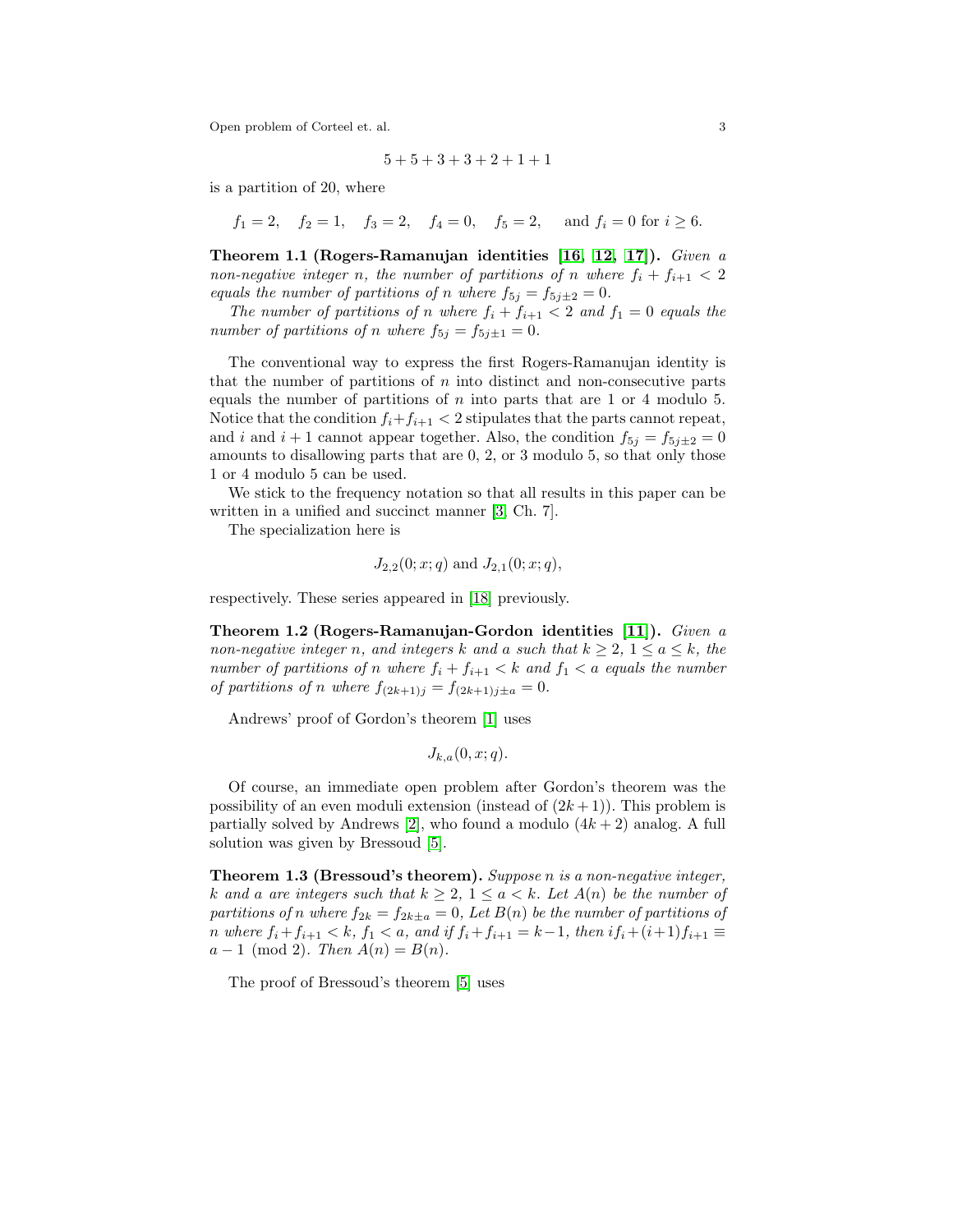$$
(-xq)_{\infty}J_{\frac{k-1}{2},\frac{a}{2}}(0;x^2;q^2).
$$

Later, Corteel and Lovejoy introduced overpartitions [\[8\]](#page-26-7).

**Definition 1.2.** An overpartition of a non-negative integer  $n$  is a partition of n in which the first occurrence of each part may be overlined. One can write

$$
n = 1f_1 + 1f_{\overline{1}} + 2f_2 + 2f_{\overline{2}} + 3f_3 + 3f_{\overline{3}} + \cdots
$$

where  $f_i$  denotes the number of occurrences, or the frequency, of i (nonoverlined), and  $f_{\bar{i}}$  denotes that of  $\bar{i}$  (overlined).

Again, only finitely many of  $f_i$  or  $f_{\overline{i}}$ s can be non-zero. In addition,  $f_i$ 's may be 0 or 1 only. For example,

<span id="page-3-1"></span>
$$
8+8+7+7+5+5+\overline{4}+3+3+\overline{2}+\overline{1}+1 \qquad (1.3)
$$

is an overpartition of 54 where

$$
f_1 = 1
$$
,  $f_{\overline{1}} = 1$ ,  $f_2 = 0$ ,  $f_{\overline{2}} = 1$ ,  $f_3 = 2$ ,  $f_{\overline{3}} = 0$ ,  $f_4 = 0$ ,  $f_{\overline{4}} = 1$ ,  
\n $f_5 = 2$ ,  $f_{\overline{5}} = 0$ ,  $f_6 = 0$ ,  $f_{\overline{6}} = 0$ ,  $f_7 = 2$ ,  $f_{\overline{7}} = 0$ ,  $f_8 = 2$ ,  $f_{\overline{8}} = 0$ ,  
\nand  $f_i = f_{\overline{i}} = 0$  for  $i \ge 9$ .

Lovejoy gave an overpartition analog of Gordon's theorem for overpartitions in two cases [\[14\]](#page-26-8). His proof used

$$
J_{k,k}(-1; x; q)
$$
 and  $J_{k,1}(-1/q; x; q)$ .

In fact, Lovejoy considered  $J_{k,a}(y; x; q)$  but only the two cases above admitted (single) infinite product representations. Chen, Sang and Shi obtained the general theorem [\[6\]](#page-26-9).

<span id="page-3-0"></span>Theorem 1.4 (Gordon's theorem for overpartitions). Suppose n is a non-negative intege, and k and a are integers such that  $k \geq 2$ , and  $1 \leq a \leq k$ .

Let  $D_{k,a}(n)$  be the number of overpartitions of n where  $f_i + f_{\overline{i}} + f_{i+1} < k$ and  $f_1 < a$ .

For  $1 \leq a \leq k$ , let  $C_{k,i}(n)$  be the number of overpartitions of n where  $f_{2kj} = f_{2kj\pm a} = 0.$ 

Let  $C_{k,k}(n)$  be the number of overpartitions of n where  $f_{kj} = f_{\overline{k}j} = 0$ . Then  $C_{k,a}(n) = D_{k,a}(n)$ .

It should be noted that the  $a = k$  case in Theorem [1.4](#page-3-0) is different from Lovejoy's  $a = k$  case [\[14\]](#page-26-8). Chen, Sang and Shi's proof used

$$
H_{k,a}(-1/q;q;q),
$$

instead of the specializations of J-function.

Corteel, Lovejoy and Mallet extended Bressoud's theorem to overpartitions in one case [\[9\]](#page-26-10). They utilized the following statistic.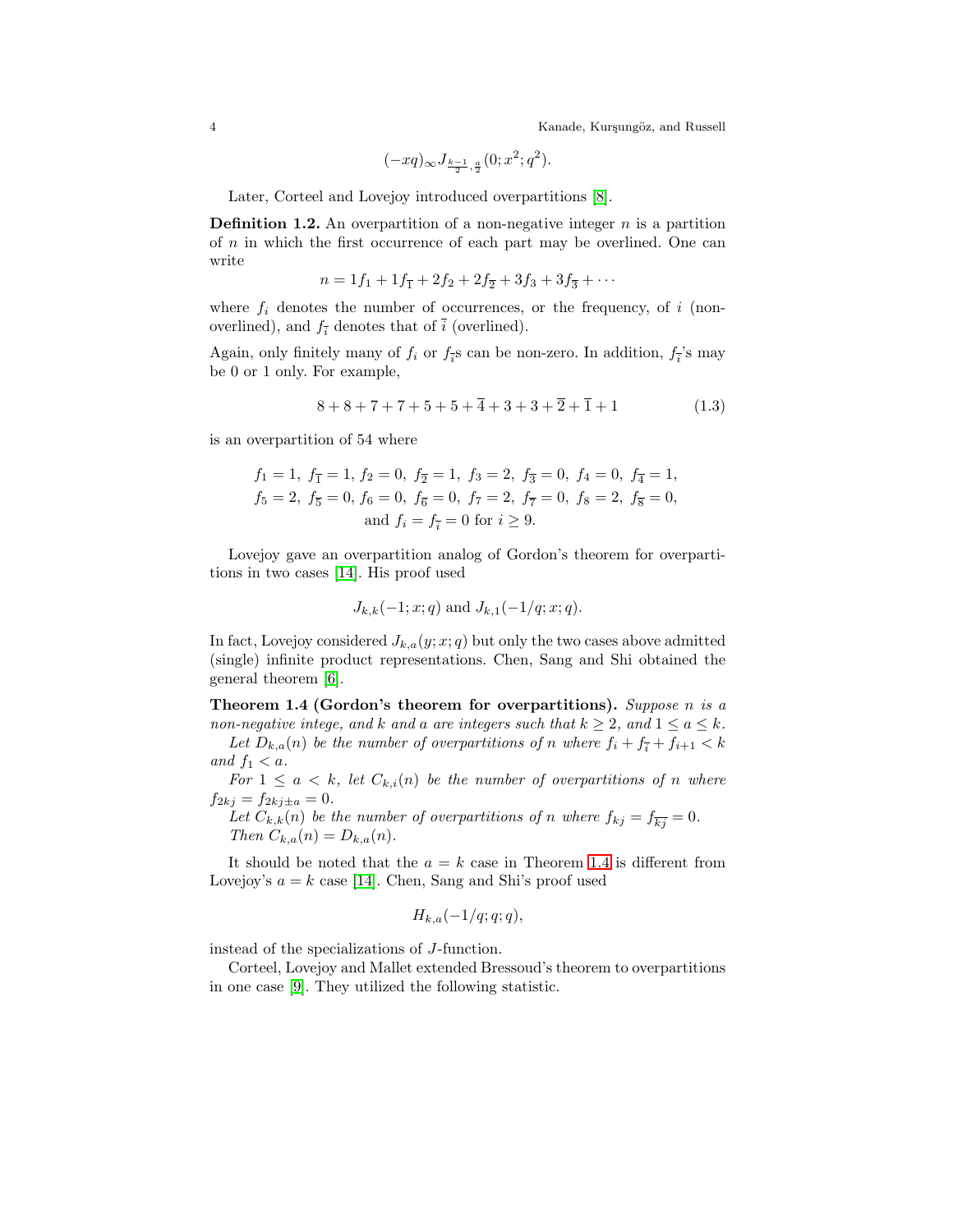**Definition 1.3.** Given an overpartition and an arbitrary positive integer  $i$ that need not occur in the overpartition,

$$
V(i) = \sum_{j=1}^{i} f_{\overline{j}}.
$$

In other words,  $V(i)$  is the number of overlined parts that are less than or equal to i.

For instance, the overpartition [\(1.3\)](#page-3-1) has

 $V(1) = 1, V(2) = 2, V(3) = 2, \text{ and } V(i) = 3, \text{ for } i > 4.$ 

Again, Chen, Sang and Shi proved the remaining cases [\[7\]](#page-26-11).

<span id="page-4-0"></span>Theorem 1.5 (Bressoud's theorem for overpartitions). Suppose n is a non-negative integer, and k and a are integers such that  $k \geq 2$ , and  $1 \leq a \leq k$ . Let  $D_{k,a}(n)$  be the number of overpartitions of n where  $f_i + f_{\overline{i}} + f_{i+1} < k$ ,  $f_1 < a$ , and if  $f_i + f_{\overline{i}} + f_{i+1} = k - 1$ , then  $if_i + if_{\overline{i}} + (i+1)f_{i+1} \equiv V(i) + a - 1$ (mod 2).

Let  $C_{k,a}(n)$  be the number of overpartitions of n where  $f_{(2k-1)j} = f_{(2k-1)j\pm a}$ 0.

Then  $C_{k,a}(n) = D_{k,a}(n)$ .

Corteel, Lovejoy and Mallet introduced the following variant of the H and J functions.

$$
\widetilde{H}_{k,a}(y;x;q)
$$
\n
$$
= \sum_{n\geq 0} \frac{(-y)^n q^{kn^2 - n(n-1)/2 + n - an} x^{(k-1)n} (1 - x^a q^{2na}) (-x, -1/y)_n (-yx q^{n+1})_\infty}{(q^2; q^2)_n (xq^n)_\infty}
$$
\n
$$
\widetilde{J}_{k,a}(y;x,q) = \widetilde{H}_{k,a}(y;xq;q) + yxq \widetilde{H}_{k,a-1}(y;xq;q)
$$

Corteel, Lovejoy, and Mallet's result uses

$$
\widetilde{J}_{k,1}(1/q;x;q),
$$

whereas Chen, Sang and Shi use

$$
H_{k,a}(1/q; xq; q).
$$

in the proofs. For  $y = 0$  instead of  $y = 1/q$ , Theorem [1.5](#page-4-0) reduces to Theorem [1.3.](#page-2-0)

Corteel, Lovejoy and Mallet concluded their paper with the open question of the combinatorial merit of the  $J_{k,a,d}(y; x, q)$  series defined below.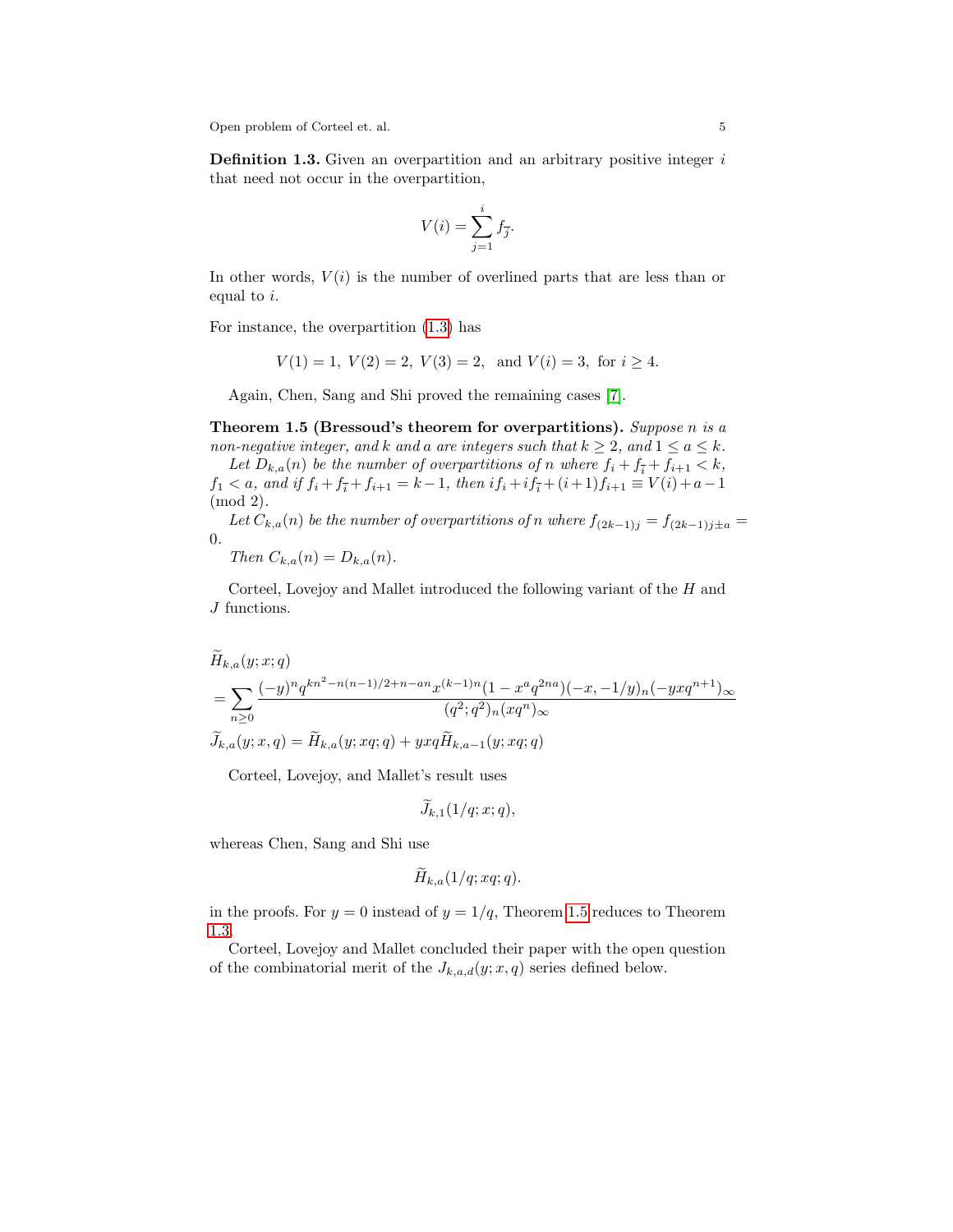<span id="page-5-1"></span><span id="page-5-0"></span>
$$
H_{k,a,d}(y;x;q)
$$
  
= 
$$
\sum_{n\geq 0} (-y)^n q^{kn^2+n-an-(d-1)n(n-1)/2} x^{k-d+1} (1 - x^a q^{2na})
$$
  

$$
\times \frac{(-1/y)_n (-yxq^{n+1})_\infty (x^d;q^d)_n}{(q^d;q^d)_n(x)_\infty},
$$
 (1.4)

$$
J_{k,a,d}(y;x;q) = H_{k,a,d}(y;xq;q) + yxqH_{k,a-1,d}(y;xq;q).
$$
\n(1.5)

All of the above listed results have the same *formal verification* method in their proofs. One starts with the multiplicity conditions imposed on the partitions. The functional equations along with the initial conditions their generating functions satisfy are found. Of course, these functional equations and initial conditions must uniquely determine the generating functions, hence the partition or overpartition enumerants.

Then one verifies that a particular specialization or twist of  $(1.1)$  or  $(1.2)$ satisfies the same functional equations and the same initial conditions. Therefore, one argues, the series at hand must be the generating function. Finally, one renders all variables but q ineffective (by substituting a power of  $q$ , 0, or 1) and applies Jacobi's triple product identity. This yields the congruence condition on the partitions or overpartitions, and hence completes the proof.

Now we turn to the discussion of the case  $d \geq 3$  for [\(1.5\)](#page-5-0). For many wellknown classes of (over)partitions, it is easy to derive the recursions satisfied by their generating functions. Conversely, given a set of generating functions along with the recursions they satisfy, one can conceive of naïvely reversing this procedure to guess the (over)partitions counted by the generating functions. Such a process is carried out implicitly in many problems, for instance, in some well-known proofs of Rogers-Ramanujan, Gordon-Andrews, Göllnitz-Gordon-Andrews, Andrews-Bressoud identities, etc. We explore such a reverse-engineering procedure to guess what partitions might be counted by the series  $J_{k,a,d}(y; x, q)$ . Unfortunately, our naïve explorations for the case  $k = 5, d = 3$  suggest that these series may not have easily deducible combinatorial interpretations. We discuss our findings in Section [4](#page-19-0) below. We first explain our procedure by applying it to the well-known example of Rogers-Ramanujan recursion, then we build a formal framework to go beyond. Our results for the specific case  $k = 5, d = 3$  are explained in Section [4.4.](#page-23-0)

The paper is organized as follows. In section [2](#page-6-0) we state and prove the main result, and indicate some implications. Although our proofs are formal verifications as well, we demonstrate how to construct those series in section [3.](#page-13-0) Thus, the proofs may be made into constructive proofs. We also display the constructed generating functions when we alter the characterization of classes of overpartitions slightly. In Section [4](#page-19-0) we turn to a concrete exploration done in the case  $k = 5, d = 3$ . We conclude with some further exploration topics in section [5.](#page-25-3)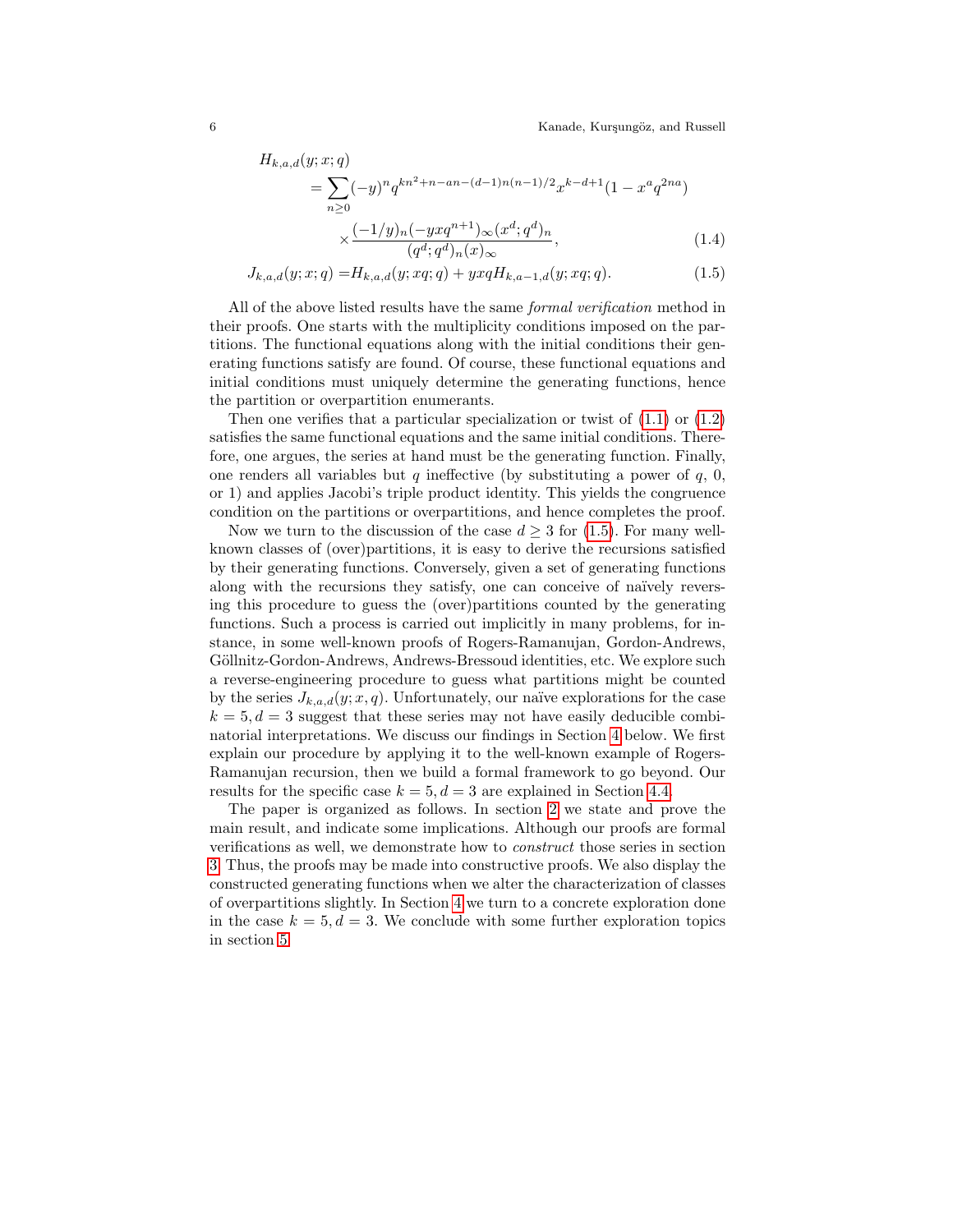### <span id="page-6-0"></span>2 Main results

In this section, we indicate that the answer to Corteel, Lovejoy and Mallet's question is most likely negative for overpartitions. The answer is affirmative for regular partitions, when the parameter  $y$  is set to zero [\[13\]](#page-26-12). We need another overpartition statistic [\[13\]](#page-26-12) before we proceed.

**Definition 2.1.** Given an overpartition and an arbitrary positive integer  $i$ that need not occur in the overpartition,

$$
\rho(i) = \sum_{j=1}^{i} (-1)^j f_{\overline{j}}.
$$

In other words,  $\rho(i)$  is the signed sum of number of occurrences of overlined parts that are less than or equal to  $i$ .

For instance, the overpartition [\(1.3\)](#page-3-1) has

$$
\rho(1) = -1
$$
,  $\rho(2) = 0$ ,  $\rho(3) = 0$ , and  $\rho(i) = 1$ , for  $i \ge 4$ .

We will place the series defined by [\(1.4\)](#page-5-1) in the following class of series.

$$
H_{k,a,d}^{s}(y;x;q) = \frac{(x^{d};q^{d})_{\infty}}{(x;q)_{\infty}}
$$
  
\n
$$
\times \sum_{n\geq 0} (-1)^{n} x^{n(k+1-d)} q^{(2k+1-d)n(n-1)/2 + (k+1)n - an}
$$
  
\n
$$
\times \frac{y^{n}(-1/y;q)_{n}(-yxq^{n+1};q)_{\infty}}{(q^{d};q^{d})_{n}(x^{d}q^{nd};q^{d})_{\infty}}
$$
  
\n
$$
\times q^{-sn} \left[q^{dn} \frac{x^{d-s} - x^{d}}{1 - x^{d}} + \frac{1 - x^{d-s}}{1 - x^{d}}\right]
$$
  
\n
$$
-(-1)^{n} x^{n(k+1-d)+a} q^{(2k+1-d)n(n-1)/2 + (k+1)n + a(n+1)}
$$
  
\n
$$
\times \frac{y^{n}(-1/y;q)_{n}(-yxq^{n+1};q)_{\infty}}{(q^{d};q^{d})_{n}(x^{d}q^{nd};q^{d})_{\infty}}
$$
  
\n
$$
\times q^{sn} \left[q^{-dn} \frac{1 - x^{s}}{1 - x^{d}} + \frac{x^{s} - x^{d}}{1 - x^{d}}\right]
$$

$$
H_{k,a,d}^d(y;x;q) = H_{k,a,d}^0(y;x;q)
$$
 is (1.4).

<span id="page-6-1"></span>**Theorem 2.1.** Suppose  $m, n, r$  are non-negative integers, and  $k, a, d, and$ s are integers such that

$$
k \ge 2, \quad 1 \le a \le k, \quad 1 \le d \le k, \quad 0 \le s \le d - 1.
$$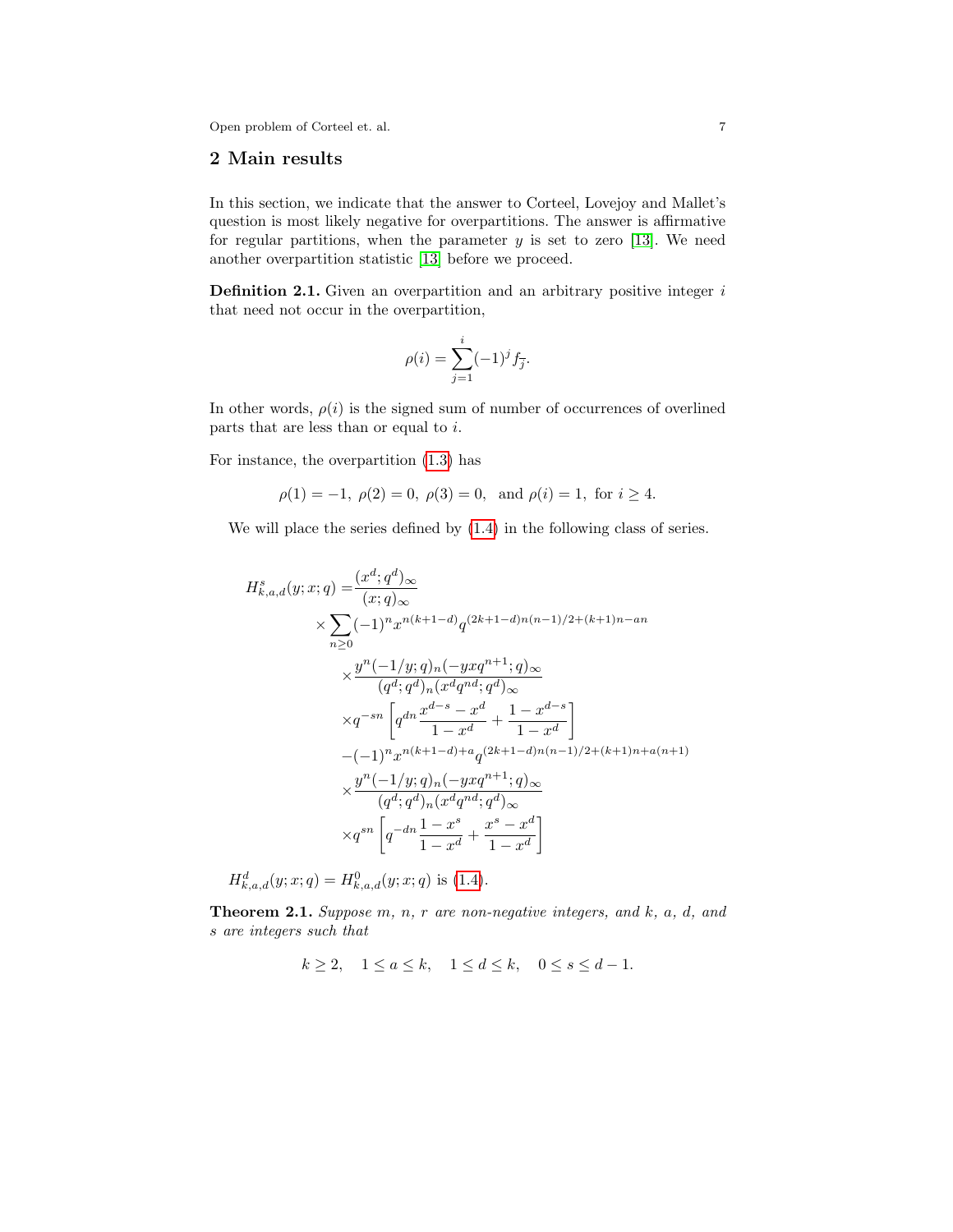Let  $_{d}\overline{b}_{k,a}^{s}(m,n,r)$  be the number of overpartitions of n into m parts, r of which are overlined, such that

$$
f_i + f_{\overline{i+1}} + f_{i+1} < k, \quad f_1 < a,
$$
\n
$$
f_{\overline{1}} = 0, \text{ i.e. } 1 \text{ cannot be overlined,}
$$
\n
$$
if \ f_i + f_{\overline{i+1}} + f_{i+1} = k - \delta \text{ for } \delta = 1, 2 \dots, d - 1,
$$
\n
$$
then \ a + s - 1 - f_{\text{odd}(i)} - \chi_e(\overline{i+1}) + \rho(i+1) \equiv 0, 1, \dots, \delta - 1 \pmod{d}.
$$

Here,  $odd(i) = i$  if i is odd,  $odd(i) = i + 1$  if i is even; and  $\chi_e(i+1)$  is 1 if  $(i+1)$  is even and  $f_{\overline{i+1}} = 1$ ,  $\chi_e(\overline{i+1})$  is 0 otherwise. Then,

$$
H^s_{k,a,d}(y;xq;q)=\sum_{m,n,r\geq 0}d\overline{b}^s_{k,a}(m,n,r)x^mq^ny^r
$$

for  $d = 1$  or  $d = 2$ .

This theorem is a one-parameter extension of Corollary 12 in [\[13\]](#page-26-12) up to a substitution. The formal verification proofs are more or less the same, but we include the proof here for the sake of completeness.

Proof. Let

<span id="page-7-0"></span>
$$
d\overline{\mathcal{B}}_{k,a}^s(y;x;q)=\sum_{m,n,r\geq 0}d\overline{b}_{k,a}^s(m,n,r)x^mq^ny^r.
$$

First, we argue that

$$
d\overline{B}_{k,a}^{s}(y;x;q) - d\overline{B}_{k,a-1}^{s+1}(y;x;q)
$$
  
=  $x^{a-1}q^{a-1}d\overline{B}_{k,k-s-a+1}^{0}(y;xq;q) + yx^{a}q^{a+1}d\overline{B}_{k,k-s-a}^{0}(y;xq;q),$  (2.1)

$$
d\overline{\mathcal{B}}_{k,0}^s(y;x;q) = 0,\t\t(2.2)
$$

$$
d\overline{\mathcal{B}}_{k,a}^s(y;0;q) = 1.
$$
\n
$$
(2.3)
$$

Notice that the functional equation [\(2.1\)](#page-7-0) and the initial conditions [\(2.2\)](#page-7-1) and [\(2.3\)](#page-7-2) are equivalent to the following recurrence and initial values.

<span id="page-7-2"></span><span id="page-7-1"></span>
$$
d\overline{b}_{k,a}^{s}(m,n,r) = d\overline{b}_{k,a-1}^{s+1}(m,n,r)
$$
  
+ 
$$
d\overline{b}_{k,k-s-a+1}^{0}(m-a+1,n-a+1,r)
$$
  
+ 
$$
d\overline{b}_{k,k-s-a}^{0}(m-a,n-a-1,r-1),
$$
 (2.4)

<span id="page-7-5"></span><span id="page-7-3"></span>
$$
d\overline{b}_{k,0}^{s}(m,n,r) = 0,
$$
\n(2.5)

<span id="page-7-4"></span>
$$
d\overline{b}_{k,a}^{s}(0,n,r) = \begin{cases} 1 & \text{if } n=r=0, \\ 0 & \text{otherwise.} \end{cases}
$$
 (2.6)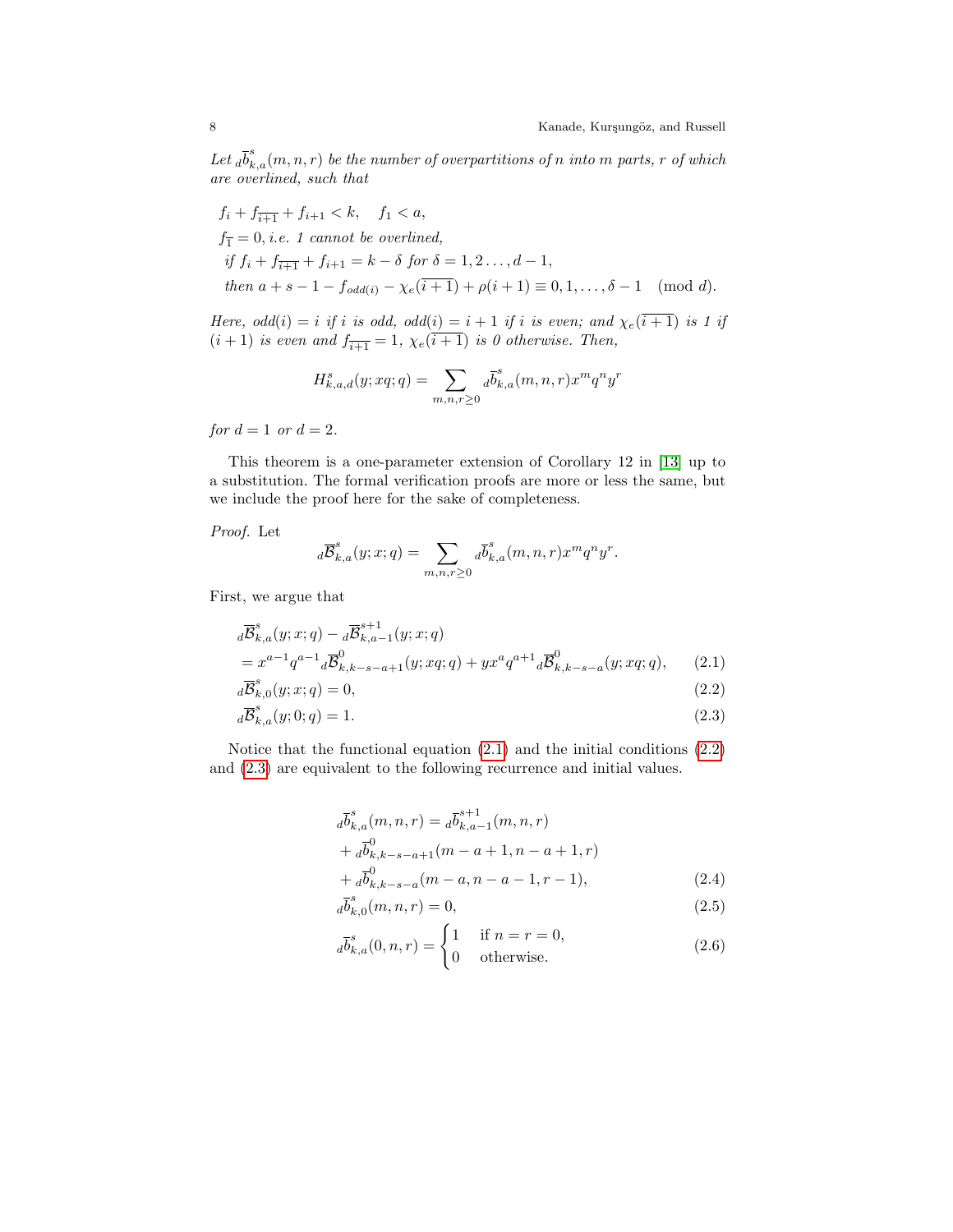It is easy to see that  $(2.4)$  -  $(2.6)$  uniquely determine  $_{d}$  $\overline{b}_{k,a}^{s}(m,n,r)$  because each application of [\(2.4\)](#page-7-3) decreases one or more parameters. [\(2.5\)](#page-7-5) and [\(2.6\)](#page-7-4) are a complete collection of initial conditions. Therefore [\(2.1\)](#page-7-0), [\(2.2\)](#page-7-1), and [\(2.3\)](#page-7-2), uniquely determine  $\overline{d} \overline{\mathcal{B}}_{k,a}^s(y; x; q)$ .

It appears at first that we also need

$$
d\overline{b}_{k,a}^{s}(m, n, r) = 0 \text{ if } m, n, \text{ or } r < 0.
$$

We will momentarily show that the indices cannot go negative. So, the last condition is not essential although it is clearly true.

The initial condition [\(2.5\)](#page-7-5) is for the fact that there are no overpartitions with  $f_1 < 0$ . No part can appear a negative number of times. The initial condition [\(2.6\)](#page-7-4) captures the empty overpartition of zero, which is the only overpartition with no parts.

For the recurrence [\(2.4\)](#page-7-3) we consider the following collections of overpartitions.

 $\mathcal{T} =$  the collection of overpartitions enumerated by  $_{d} \overline{b}_{k,a}^{s}(m,n,r)$ , i.e. the overpartition of n into m parts, r of which are overlined, such that  $f_1 < a$ ,  $f_{\overline{1}} = 0, f_i + f_{\overline{i+1}} + f_{i+1} < k,$ 

and if  $f_i + f_{i+1} - f_{i+1} = k - \delta$  for  $\delta = 1, 2, ..., d - 1$ ,

then  $a + s - 1 - f_{\text{odd}(i)} - \chi_e(\overline{i+1}) + \rho(i+1) \equiv 0, 1, \ldots, \delta - 1 \pmod{d}$ .

 $U =$  the overpartitions in  $T$  in which  $f_1 < a - 1$ ,

 $V =$  the overpartitions in T in which  $f_1 = a - 1$  and  $f_2 = 0$ ,

 $W =$  the overpartitions in  $\mathcal T$  in which  $f_1 = a - 1$  and  $f_{\overline{2}} = 1$ .

It is immediate that  $T$  is the disjoint union of  $U, V$ , and  $W$ . Because the conditions  $f_1 < a - 1$ ;  $f_1 = a - 1$  and  $f_2 = 0$ ; and  $f_1 = a - 1$  and  $f_2 = 1$  are mutually exclusive and complementary.

U is enumerated by  $d\overline{b}_{k,a}^{s+1}$  $k_{k,a-1}(m, n, r)$ , because  $f_1 < a-1$  and if  $f_i + f_{\overline{i+1}} + f_{\overline{i+1}}$  $f_{i+1} = k - \delta$  for  $\delta = 1, 2, ..., d - 1$ , then  $(a - 1) + (s + 1) - 1 - f_{odd(i)}$  $\chi_e(\overline{i+1}) + \rho(i+1) \equiv 0,1,\ldots,\delta-1 \pmod{d}$ , which is equivalent to  $a+s$  $1 - f_{\text{odd}(i)} - \chi_e(i+1) + \rho(i+1) \equiv 0, 1, \ldots, \delta - 1 \pmod{d}.$ 

Next, we will show that the overpartitions in  $V$  are in one-to-one correspondence with the overpartitions counted by  $\overline{d}_{k,k-s-a+1}^{0}(m-a+1,n-a+1,r)$ . In the course, we will argue that the indices cannot go negative.

If we delete the  $(a - 1)$  1's and subtract 1 from the remaining parts, non-overlined and overlined alike, then the parts change parity. The number of parts decreases by  $(a-1)$ , and becomes  $(m-a+1)$ . At the beginning, necessarily,  $m \ge a-1$  and  $n \ge a-1$ , so that  $m-a+1 \ge 0$  and  $n-a+1 \ge 0$ after the transformation.

We know that  $f_1 = a - 1$  and  $f_2 = 0$ , so  $a - 1 + f_2 < k$  and  $\rho(2) = 0$ . Moreover, if  $a-1+f_2 = k-\delta$  for  $\delta = 1, 2, ..., d-1$ , then  $a+s-1-(a-1)+0 \equiv$  $0, 1, \ldots, \delta-1 \pmod{d}$ , or simply  $s \equiv 0, 1, \ldots, \delta-1 \pmod{d}$ . Taking  $0 \le s \le d$ and  $1 \leq \delta \leq d$  into consideration, the last congruence asserts  $s < \delta$ . This in turn implies  $k-s > k-\delta$ , that is  $a-1+f_2 = k-\delta < k-s$ , so  $f_2 < k-s-a+1$ . Because  $f_2 \geq 0, k - s - a + 1 > 0$ .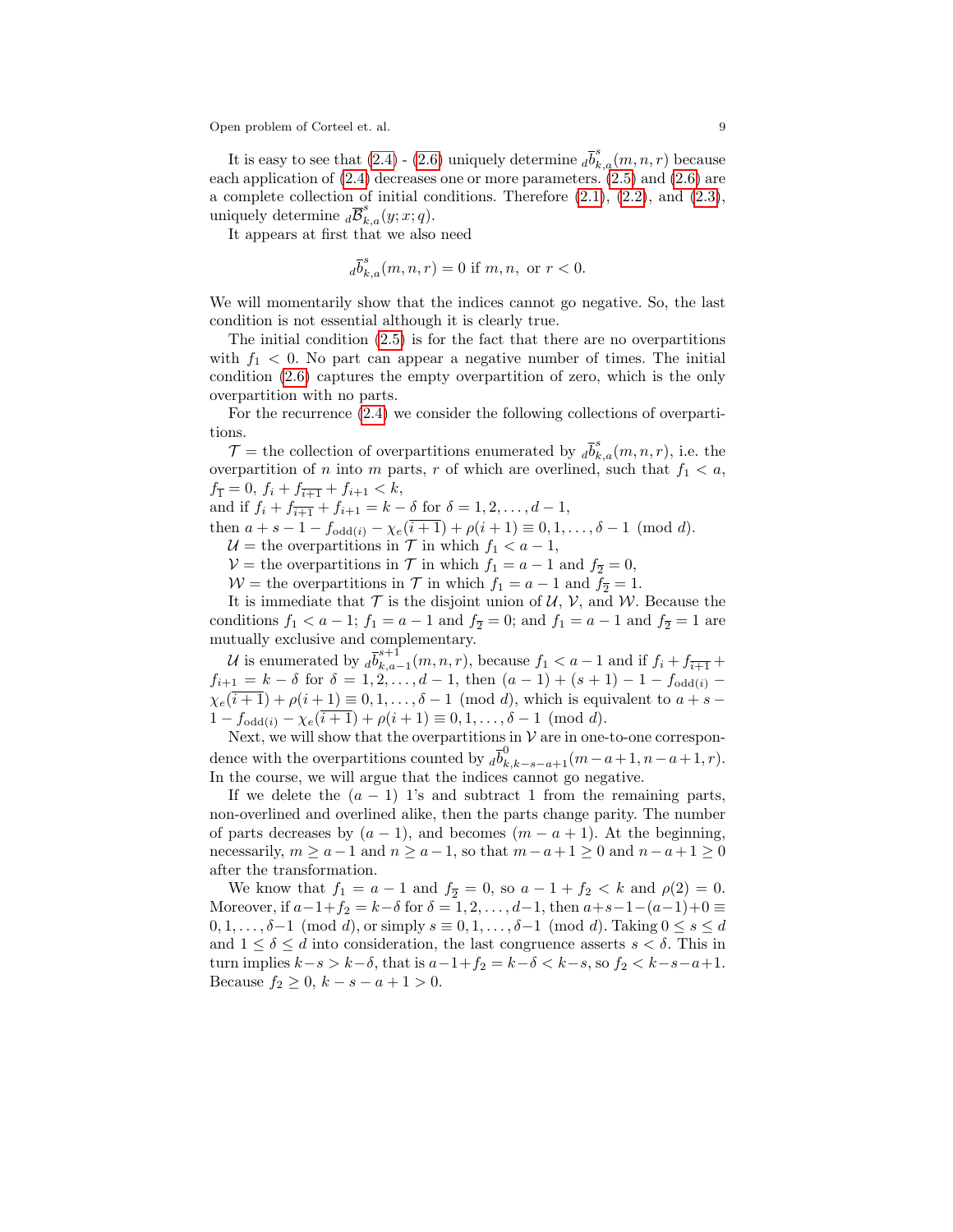Therefore, after the subtraction  $f_{\overline{1}} = 0$  and  $f_1 < k - s - a + 1$ .

Suppose  $\lambda$  is a specific overpartition in  $\mathcal V$ . Call the resulting overpartition  $\lambda$  after the removal of  $(a - 1)$  1's and subtraction of 1's from the other parts. For arbitrary but fixed  $i \geq 1$ , when  $\rho(i) = A$  in  $\lambda$ , then  $\tilde{\rho}(i-1) = -A$  in  $\lambda$ , since no overlined part is deleted and all parts changed parity. Here,  $\tilde{\rho}$  denotes the  $\rho$ -statistic in  $\lambda$ . Only one condition remains to verify  $\lambda$  is counted by  $d\overline{b}^0_{k,k-s-a+1}(m-a+1,n-a+1,r)$ . Namely, for  $i \geq 2$ , if  $\tilde{f}_{i-1} + \tilde{f}_{\bar{i}} + \tilde{f}_i = k-\delta$ for  $\delta = 1, 2, \ldots, d-1$ , then

<span id="page-9-0"></span>
$$
(k-s-a+1)+0-1-\tilde{f}_{\text{odd}(i-1)}-\chi_e(\bar{i})+\tilde{\rho}(i)\stackrel{?}{\equiv}0,1,\ldots,\delta-1\pmod{d},\ (2.7)
$$

where  $\tilde{f}$  denotes the frequencies in  $\tilde{\lambda}$ .

We know that  $\tilde{f}_i = f_{i+1}$  and  $\chi_e(\overline{i}) + \chi_e(\overline{i+1}) = \tilde{f}_{\overline{i}} = f_{\overline{i+1}}$ , so that  $\tilde{f}_{\text{odd}(i-1)} + \chi_e(\overline{i}) + \chi_e(\overline{i+1}) + f_{\text{odd}(i)} = k - \delta$ . We saw that  $\tilde{\rho}(i) = -\rho(i+1)$ as well. Thus, [\(2.7\)](#page-9-0) is equivalent to

$$
k-s-a+1+0-1-(k-\delta-f_{\text{odd}(i)}-\chi_e(\overline{i+1}))-\rho(i+1)\stackrel{?}{\equiv}0,1,\ldots,\delta-1\pmod{d},
$$

or, after some rearrangement, to

$$
-a - s + 1 + f_{\text{odd}(i)} + \chi_e(\overline{i+1}) - \rho(i+1) \stackrel{?}{=} 0, -1, \dots, -\delta + 1 \pmod{d},
$$

that is, after negating both sides,

$$
a + s - 1 - f_{\text{odd}(i)} - \chi_e(\overline{i+1}) + \rho(i+1) \stackrel{?}{=} 0, 1, \dots, \delta - 1 \pmod{d}.
$$

The last condition is satisfied by  $\lambda$ . Therefore [\(2.7\)](#page-9-0) is satisfied by  $\tilde{\lambda}$ . It follows that the number of overpartitions in V is equal to  $d\overline{b}^0_{k,k-s-a+1}(m-a+1,n-a)$  $a + 1, r$ ).

The correspondence between overpartitions in  $W$  and overpartitions counted by  $d\overline{b}_k^0$  $k,k-s-a$   $(m-a,n-a-1,r-1)$  is constructed likewise. The difference is that there is a  $\overline{2}$  in overpartitions in W, so we delete it alongside the  $(a-1)$ 1's. A particular overpartition  $\lambda$  in W after the deletions and subtraction of 1 from the remaining parts becomes  $\lambda$ .  $\lambda$  has  $m - a$  parts,  $r - 1$  of which are overlined, and it yields an overpartition of  $n - a - 1$ . If  $\rho(i + 1) = A$  in  $\lambda$ , then  $\tilde{\rho}(i) = -(A-1)$  because of the deleted  $\overline{2}$ .

The above arguments establish  $(2.4)$ , and consequently  $(2.1)$ ,  $(2.2)$ , and [\(2.3\)](#page-7-2).

Next, we investigate when  $H_{k,a,d}^s(y; xq;q)$  satisfies [\(2.1\)](#page-7-0), [\(2.2\)](#page-7-1), and [\(2.3\)](#page-7-2). For convenience, set

$$
\bar{c}_n(y; xq;q) = \frac{(-1)^n x^{n(k+1-d)} q^{(2k+1-d)n(n+1)/2+n} y^n (-1/y;q)_n (-yxq^{n+2};q)_\infty}{(q^d;q^d)_n (x^d q^{(n+1)d};q^d)_\infty},
$$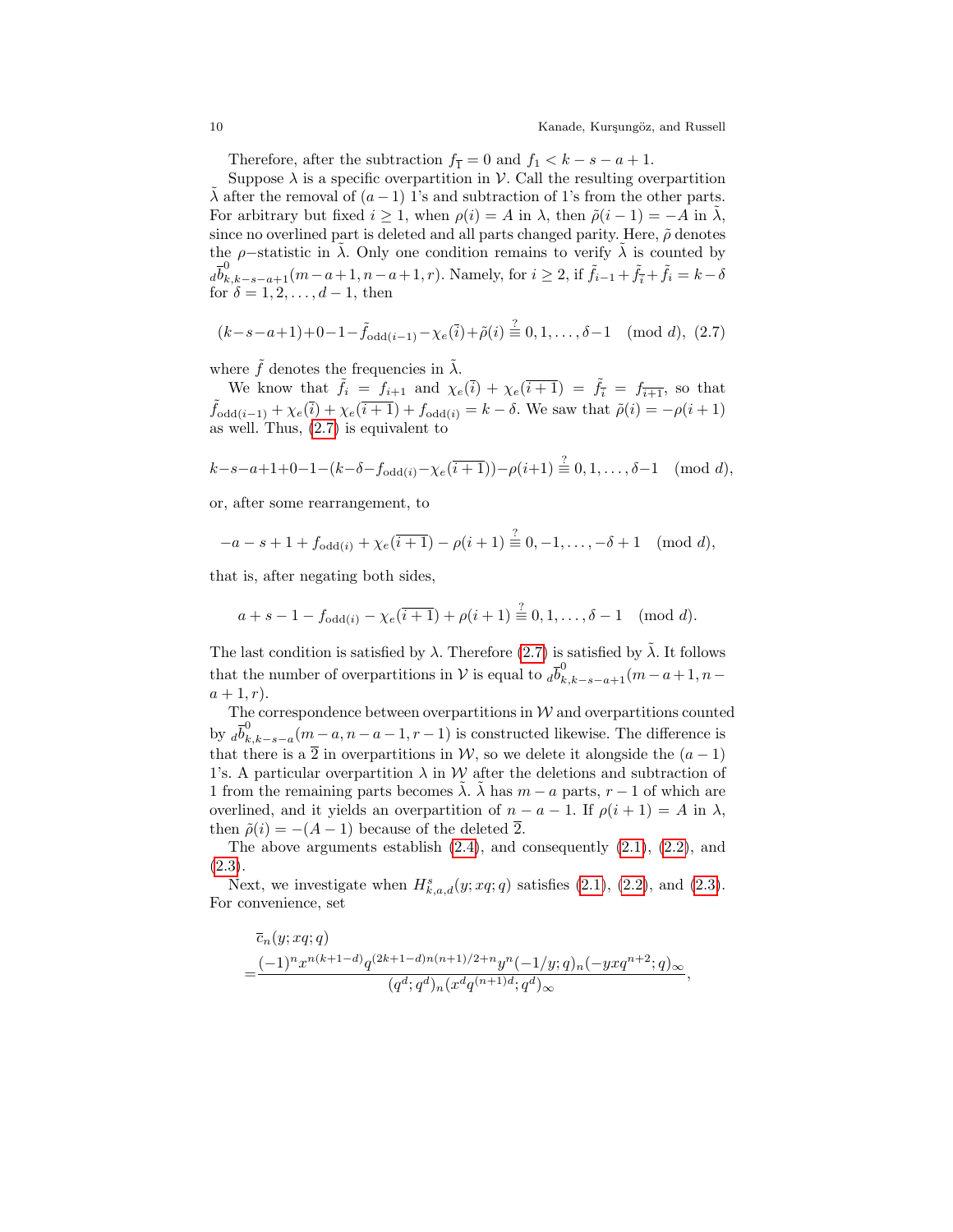so that

$$
H_{k,a,d}^{s}(y; xq;q) = \frac{((xq)^{d}; q^{d})_{\infty}}{(xq;q)_{\infty}}
$$
  
 
$$
\times \sum_{n\geq 0} \overline{c}_{n}(y; xq;q)q^{-an}q^{-sn} \left[q^{dn} \frac{(xq)^{d-s} - (xq)^{d}}{1 - (xq)^{d}} + \frac{1 - (xq)^{d-s}}{1 - (xq)^{d}} - \overline{c}_{n}(y; xq;q)x^{a}q^{a(n+1)}q^{sn} \left[q^{-dn} \frac{1 - (xq)^{s}}{1 - (xq)^{d}} + \frac{(xq)^{s} - (xq)^{d}}{1 - (xq)^{d}}\right].
$$

Observe that  $\overline{c}_n(y; xq; q)$  depends on k and d, but not on a or s. The series in [\(1.4\)](#page-5-1) are

$$
H_{k,a,d}^d(y; xq;q) = H_{k,a,d}^0(y; xq;q)
$$
  
= 
$$
\frac{((xq)^d; q^d)}{(xq;q)_{\infty}} \sum_{n \ge 0} \overline{c}_n(y; xq;q) q^{-an} - \overline{c}_n(y; xq;q) x^a q^{a(n+1)}.
$$

It is clear that

$$
\overline{c}_n(y;0;q) = \begin{cases} 1 & \text{if } n = 0, \\ 0 & \text{otherwise.} \end{cases}
$$

So,

<span id="page-10-1"></span>
$$
H_{k,a,d}^s(y;0;q) = \left[\frac{(xq)^{d-s} - (xq)^d}{1 - (xq)^d} + \frac{1 - (xq)^{d-s}}{1 - (xq)^d}\right]_{x=0} = 1.
$$
 (2.8)

Then we examine

$$
H_{k,0,d}^{s}(y; xq;q) = \frac{((xq)^{d}; q^{d})_{\infty}}{(xq;q)_{\infty}} \sum_{n \geq 0} \frac{\overline{c}_{n}(y; xq;q)}{1 - (xq)^{d}}
$$

$$
\times \left[ q^{(d-s)n} ((xq)^{d-s} - (xq)^{d}) + q^{-sn} (1 - (xq)^{d-s}) - q^{(s-d)n} (1 - (xq)^{s}) - q^{sn} ((xq)^{s} - (xq)^{d}) \right].
$$

The expression inside brackets in the last two lines vanishes for  $s = 0$  or  $2s = d$ , i.e.  $2s \equiv 0 \pmod{d}$ . Empirical evidence suggests that  $H_{k,0,d}^s(y; xq;q)$ is nonzero in all other cases, but we do not have a proof of this. So we have to be content with saying

<span id="page-10-0"></span>
$$
H_{k,0,d}^s(y; xq; q) = 0 \quad \text{if} \quad 2s \equiv 0 \pmod{d}.
$$
 (2.9)

It is worth noting that there are no missing cases for  $d = 2$ . We finally argue that

$$
H_{k,a,d}^s(y; xq;q) - H_{k,a-1,d}^{s+1}(y; xq;q) = (xq)^{a-1} H_{k,k-s-a+1,d}^0(y; xq^2;q)
$$

1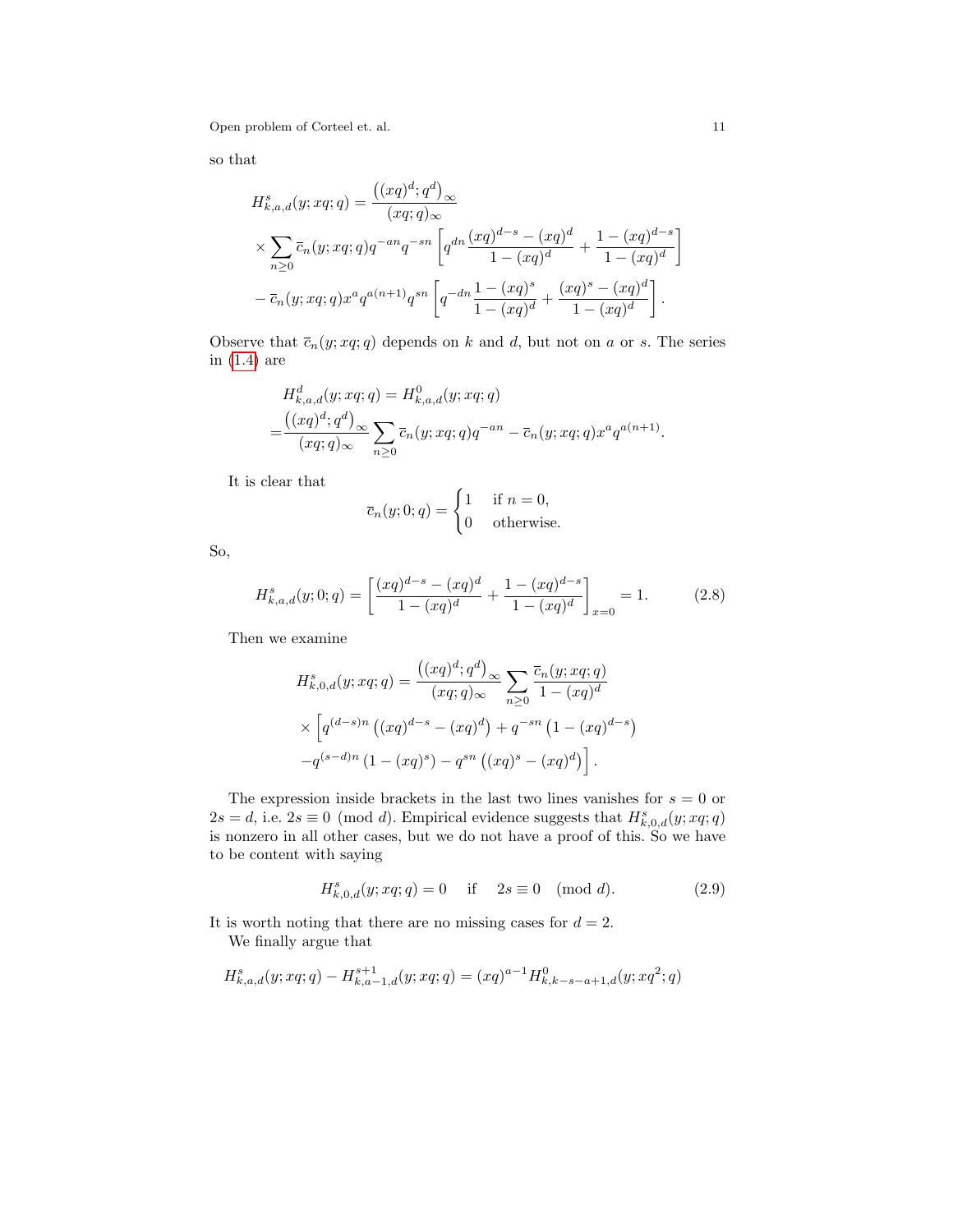<span id="page-11-0"></span>
$$
+ yx^a q^{a+1} H^0_{k,k-s-a,d}(y; xq^2; q).
$$
 (2.10)

[\(2.10\)](#page-11-0) is implied by the following relations.

$$
\frac{\left((xq)^d; q^d\right)_{\infty}}{(xq;q)_{\infty}} \overline{c}_n(y; xq; q) \left[q^{-an}q^{-sn} \left(q^{dn} \frac{(xq)^{d-s} - (xq)^d}{1 - (xq)^d} + \frac{1 - (xq)^{d-s}}{1 - (xq)^d}\right] \right]
$$
  

$$
-q^{-(a-1)n}q^{-(s+1)n} \left[q^{dn} \frac{(xq)^{d-(s+1)} - (xq)^d}{1 - (xq)^d} + \frac{1 - (xq)^{d-(s+1)}}{1 - (xq)^d}\right]
$$
  

$$
= \frac{\left((xq^2)^d; q^d\right)_{\infty}}{(xq^2; q)_{\infty}} \overline{c}_{n-1}(y; xq^2; q)
$$
  

$$
\times \left(-(xq)^{a-1}(xq^{n+1})^{k-s-a+1} + yx^a q^{a+1}(xq^{n+1})^{k-s-a}\right),
$$

$$
\frac{((xq)^d;q^d)_{\infty}}{(xq;q)_{\infty}}\overline{c}_n(y;xq;q)
$$
\n
$$
\times \left[ -(xq^{n+1})^aq^{-sn} \left[ q^{dn} \frac{(xq)^{d-s} - (xq)^d}{1 - (xq)^d} + \frac{1 - (xq)^{d-s}}{1 - (xq)^d} \right] \right.
$$
\n
$$
+ (xq^{n+1})^{a-1}q^{-(s+1)n} \left[ q^{dn} \frac{(xq)^{d-(s+1)} - (xq)^d}{1 - (xq)^d} + \frac{1 - (xq)^{d-(s+1)}}{1 - (xq)^d} \right]
$$
\n
$$
= \frac{((xq^2)^d;q^d)_{\infty}}{(xq^2;q)_{\infty}}\overline{c}_n(y;xq^2;q)
$$
\n
$$
\times ((xq)^{a-1}(q^{-n})^{k-s-a+1} - yx^aq^{a+1}(q^{-n})^{k-s-a}).
$$

These are straightforward verifications.

The left-hand side of  $(2.10)$  suggests that the quantity  $(a + s)$  is an invariant. On the other hand, [\(2.9\)](#page-10-0) imposes

$$
2(a+s) \equiv 0 \pmod{d}.
$$

Applying this to the right-hand side of [\(2.10\)](#page-11-0), we have

$$
2(k - s - a + 1) \equiv 0 \pmod{d}, \text{ and } 2(k - s - a) \equiv 0 \pmod{d},
$$

which forces  $2 \equiv 0 \pmod{d}$ . In other words,  $d = 1$  or  $d = 2$ .

Since [\(2.1\)](#page-7-0), [\(2.2\)](#page-7-1), and [\(2.3\)](#page-7-2) uniquely determine  $\overline{d\mathcal{B}}_{k,a}^s(y;x;q)$ , we conclude that

 $H_{k,a,d}^s(y; xq;q) = {}_d\overline{\mathcal{B}}_{k,a}^s(y; x;q)$  for  $d=1$  or  $d=2$ ,

by  $(2.8)$ ,  $(2.9)$ ,  $(2.10)$ , and the above congruences. That is,

$$
H_{k,a,d}^{s}(y; xq;q) = \sum_{m,n,r \geq 0} d\overline{b}_{k,a}^{s}(m,n,r) x^{m} q^{n} y^{r}
$$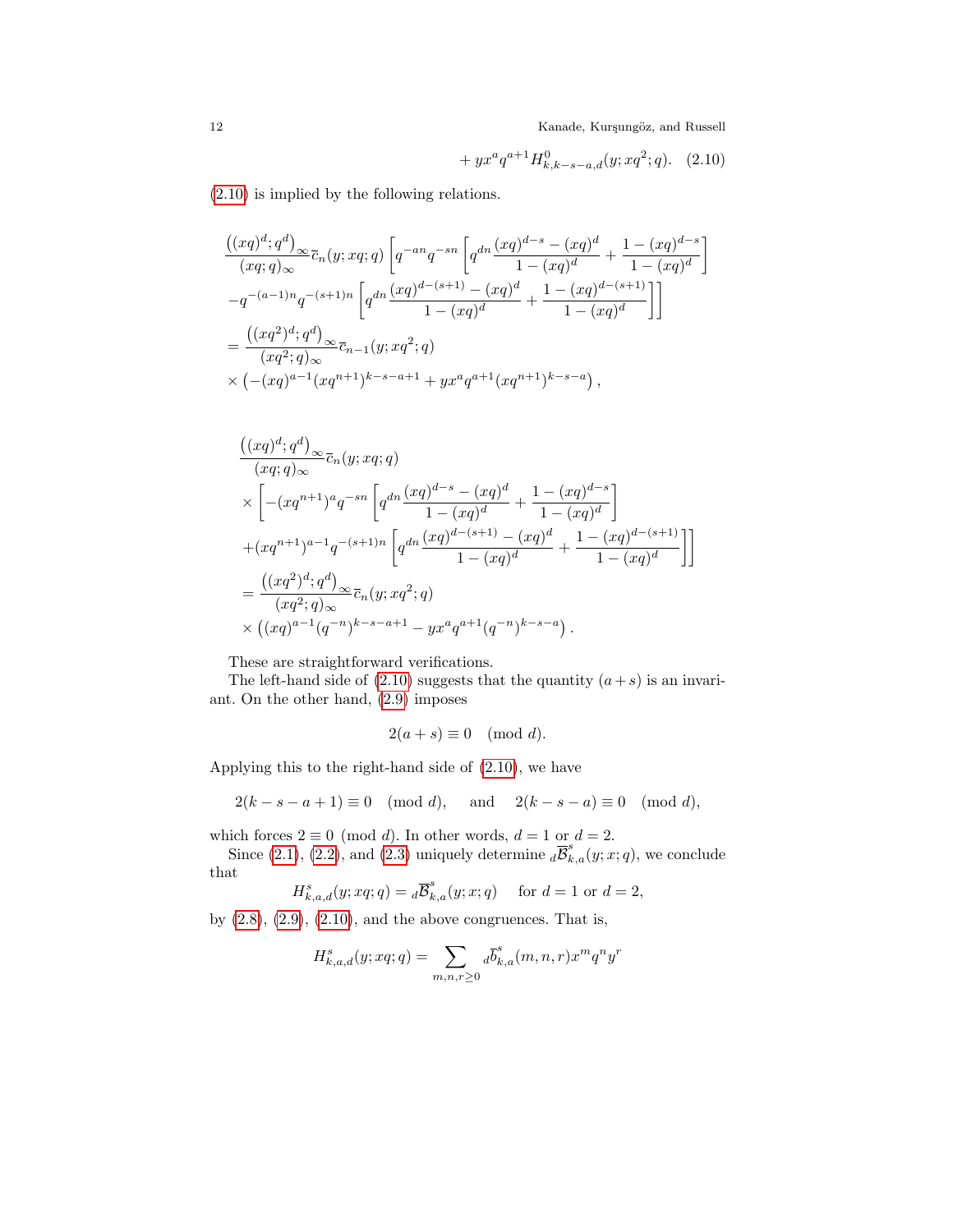for  $d = 1$  or  $d = 2$ .

<span id="page-12-0"></span>**Corollary 2.1.** Let  $_d\overline{\eta}_{k,a}^s(m,n,r)$  be the number of overpartitions of n into m parts, r of which are overlined, such that

$$
f_i + f_{\overline{i+1}} + f_{i+1} < k, \quad f_1 + f_{\overline{1}} < a,
$$
\n
$$
if \ f_i + f_{\overline{i+1}} + f_{i+1} = k - \delta \ \text{for} \ \delta = 1, 2 \dots, d - 1,
$$
\n
$$
then \ a + s - 1 - f_{odd(i)} - \chi_e(\overline{i+1}) + \rho(i+1) \equiv 0, 1, \dots, \delta - 1 \pmod{d}.
$$

Then,

$$
J_{k,a,d}^s(y; x; q) := H_{k,a,d}^s(y; xq; q) + xyqH_{k,a-1,d}^s(y; xq; q)
$$
  
= 
$$
\sum_{m,n,r \geq 0} d\overline{\eta}_{k,a}^s(m,n,r)x^m q^n y^r
$$

for  $d=1$  or  $d=2$ .

*Proof.* Let  $\lambda$  be an overpartition enumerated by  $_d\overline{\eta}_{k,a}^s(m,n,r)$ . If  $\lambda$  has no  $\overline{1}$ , then it is also counted by  $_{d}\overline{b}_{k,a}^{s}(m,n,r)$ .

If  $\lambda$  has an  $\overline{1}$ , then erase it to obtain  $\tilde{\lambda}$ .  $\tilde{\lambda}$  is an overpartition of  $n-1$ into  $m-1$  parts,  $r-1$  of which are overlined, because of the deleted  $\overline{1}$ .  $\tilde{\rho}(i) = \rho(i) + 1$  for the same reason, where  $\tilde{\rho}$  is the  $\rho$ -statistic in  $\tilde{\lambda}$ . Also,  $f_1 < a - 1$  in  $\lambda$ , because  $f_1 + f_{\overline{1}} < a$  and  $f_{\overline{1}} = 1$  in  $\lambda$ .

Now,  $\lambda$  satisfies

$$
a + s - 1 - f_{\text{odd}(i)} - \chi_e(\overline{i+1}) + \rho(i+1) \equiv 0, 1, \dots, \delta - 1 \pmod{d}
$$

when  $f_i + f_{i+1} + f_{i+1} = k - \delta$  for some  $\delta = 1, 2, ..., d$  and  $i \in \mathbb{Z}^+$ . So,

$$
(a-1) + s - 1 - f_{\text{odd}(i)} - \chi_e(i+1) + \tilde{\rho}(i+1) \equiv 0, 1, \dots, \delta - 1 \pmod{d}
$$

for  $\tilde{\lambda}$ . Therefore,  $\tilde{\lambda}$  is enumerated by  $_{d} \overline{b}_{k}^{s}$  $\sum_{k,a=1}^{s}(m-1,n-1,r-1)$ . Conversely, we can append an  $\overline{1}$  to any overpartition counted by  $_{d}\overline{b}_{k}^{s}$  $\sum_{k,a=1}^{s}(m-1,n-1,r-1),$ and obtain one counted by  $_d\overline{\eta}_{k,a}^s(m,n,r)$ .

Having or lacking  $\overline{1}$  are mutually exclusive and complementary cases for  $\lambda$ . We have shown that

$$
d\overline{\eta}_{k,a}^s(m,n,r) = d\overline{b}_{k,a}^s(m,n,r) + d\overline{b}_{k,a-1}^s(m-1,n-1,r-1)
$$

which implies the corollary.

In [\[14\]](#page-26-8), Lovejoy states that  $J_{k,a,1}^0(1;1;q)$  is not an infinite product, but a combination of two infinite products. One still has a partition identity in this case, because we can interpret both infinite products as partition enumerants, and obtain an identity in the form of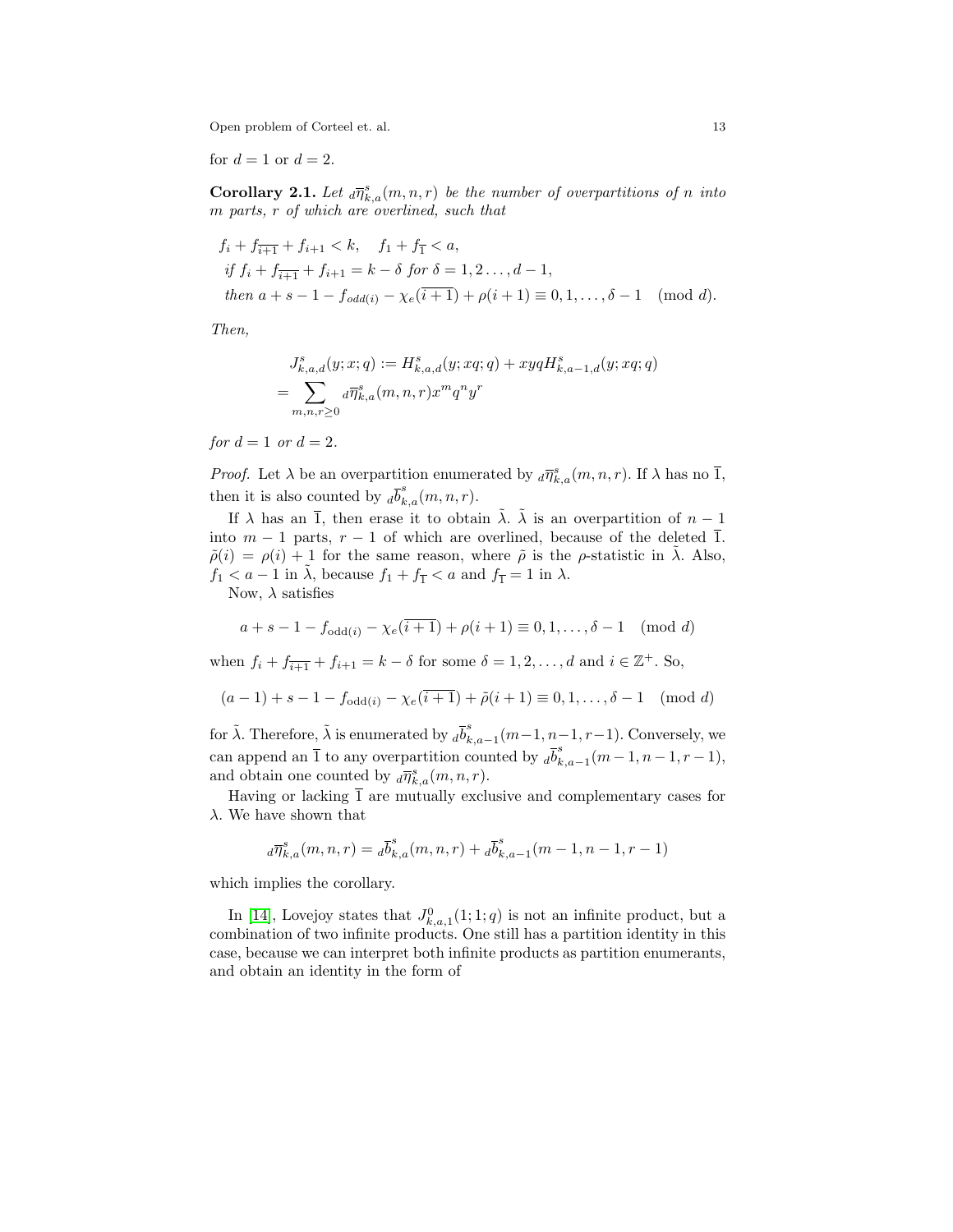$$
A(n) - A(n - *) = B(n) - B(n - *) + C(n) - C(n - *),
$$

which admittedly is not as elegant as the classical partition identities. Above, ∗ stands for various fixed positive integers, not necessarily the same in each occurence.

Lovejoy, however, observes also that  $J_{k,a,1}^0(1/q;1;q)$  is a combination of two infinite products. In this case, as in the proof of the above Corollary, one subtracts another 1 from all overlined parts, and a possibility of an overlined zero arises. Then, an overpartition identity cannot be obtained since some partitions will be counted twice. One needs further work to eliminate the occurrence of overlined zero.

It is interesting to substitute  $y = 0$  in the series  $H_{k,a,d}^s(y; xq;q)$  and see what one obtains:

$$
J_{k,a,d}^{s}(0;x;q) = H_{k,a,d}^{s}(0;xq;q)
$$
  
= 
$$
\frac{((xq)^{d};q^{d})_{\infty}}{(xq;q)_{\infty}} \sum_{n\geq 0} \frac{(-1)^{n}x^{n(k+1-d)}q^{(2k+2-d)n(n+1)/2-an}}{(q^{d};q^{d})_{n}(x^{d}q^{nd};q^{d})_{\infty}}
$$
  

$$
\times q^{-sn} \left[ q^{dn} \frac{(xq)^{d-s} - (xq)^{d}}{1 - (xq)^{d}} + \frac{1 - (xq)^{d-s}}{1 - (xq)^{d}} \right]
$$
  

$$
-\frac{(-1)^{n}x^{n(k+1-d)+a}q^{(2k+2-d)n(n+1)/2+a(n+1)}}{(q^{d};q^{d})_{n}(x^{d}q^{nd};q^{d})_{\infty}}
$$
  

$$
\times q^{sn} \left[ q^{-dn} \frac{1 - (xq)^{s}}{1 - (xq)^{d}} + \frac{(xq)^{s} - (xq)^{d}}{1 - (xq)^{d}} \right].
$$

This the exact same series as [\[13,](#page-26-12) Lemma 11]. There, the series was constructed from scratch.

#### <span id="page-13-0"></span>3 Constructions

In this section, we will show that all results stated above can be proven linearly and constructively. In other words, there is no need for formal verifications that a proposed series is indeed the generating function sought for. Given the description of partition classes, we will *construct* their generating function as a series. We will carry out computations for one example in detail.

Let's recall the partition enumerant in Corollary [2.1.](#page-12-0) Let  $_d\overline{\eta}_{k,a}^s(m,n,r)$  be the number of overpartitions of  $n$  into  $m$  parts,  $r$  of which are overlined, such that

$$
f_i + f_{\overline{i+1}} + f_{i+1} < k, \quad f_1 + f_{\overline{1}} < a,
$$
\n
$$
\text{if } f_i + f_{\overline{i+1}} + f_{i+1} = k - \delta \text{ for } \delta = 1, 2, \ldots, d - 1,
$$
\n
$$
\text{then } a + s - 1 - f_{\text{odd}(i)} - \chi_e(\overline{i+1}) + \rho(i+1) \equiv 0, 1, \ldots, \delta - 1 \pmod{d}.
$$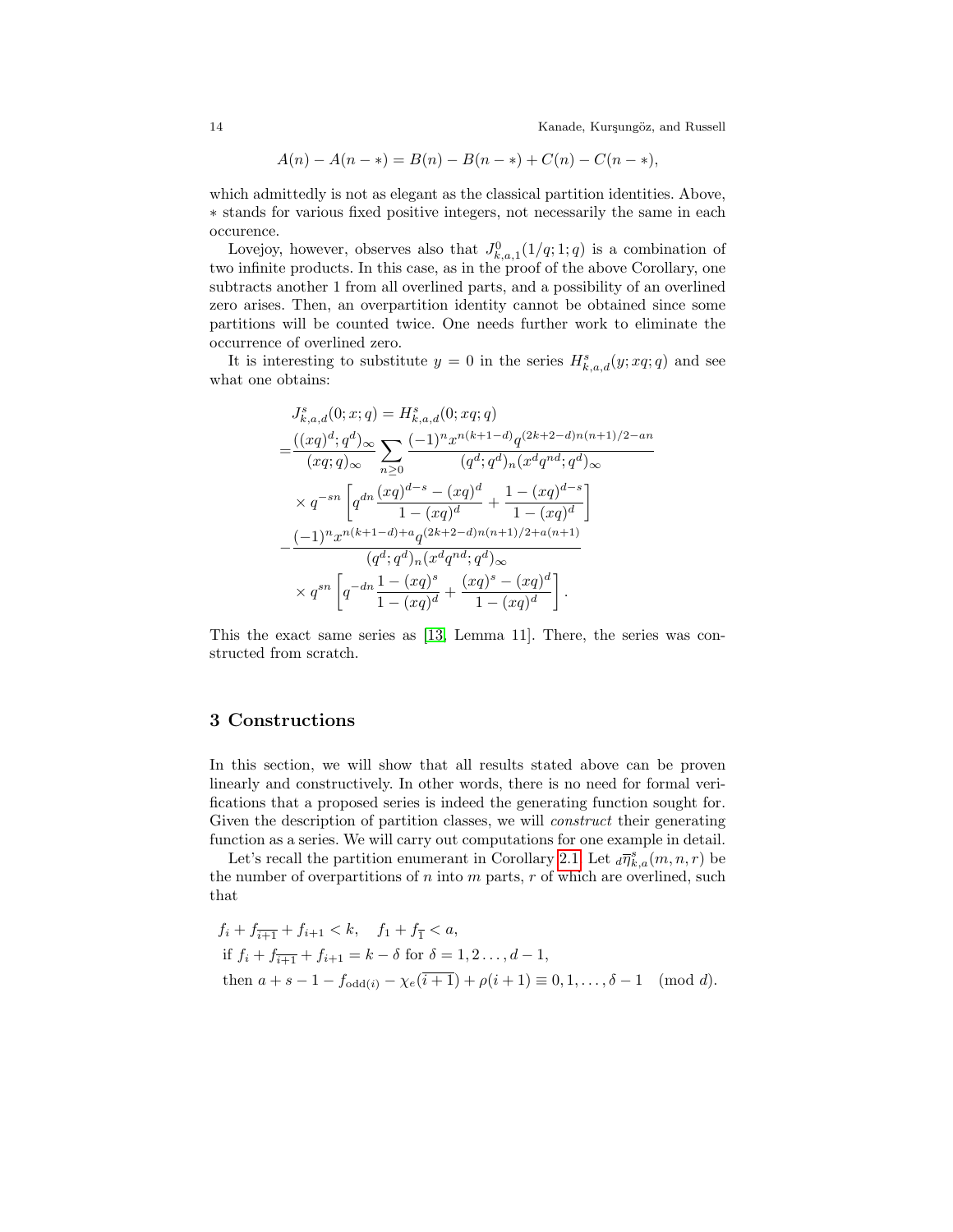It is possible (as in the proof of Theorem [2.1\)](#page-6-1) to justify the following recurrences and initial conditions.

$$
d\overline{\eta}_{k,a}^{s}(m,n,r) = d\overline{\eta}_{k,a-1}^{s+1}(m,n,r)
$$
  
+ 
$$
d\overline{\eta}_{k,k-a-s+1}^{0}(m-a+1,n-a+1,r)
$$
  
+ 
$$
d\overline{\eta}_{k,k-a-s+2}^{0}(m-a+1,n-a+1,r-1),
$$
 (3.1)

<span id="page-14-1"></span><span id="page-14-0"></span>
$$
d\overline{\eta}_{k,a}^{s}(0,n,r) = \begin{cases} 1 & \text{if } n = r = 0, \\ 0 & \text{otherwise} \end{cases}
$$
 (3.2)

<span id="page-14-2"></span>
$$
d\overline{\eta}_{k,1}^{s}(m,n,r) = d\overline{\eta}_{k,k-s}^{0}(m,n,r).
$$
 (3.3)

It is fairly clear that equations  $(3.1)$  for  $a = 2, 3, \ldots, k, (3.2)$  $a = 2, 3, \ldots, k, (3.2)$ , and  $(3.3)$ uniquely determine  $_d\bar{\eta}_{k,a}^s(m,n,r)$ . The reason we did not use  $_d\bar{\eta}_{k,0}^s(m,n,r)$ 0 is that the equation [\(3.1\)](#page-14-0) already needs a reinterpretation for  $a = 1$ , and the reinterpretation [\(3.3\)](#page-14-2) implies that  $_d\overline{\eta}_{k,0}^s(m,n,r) = 0$ . Another reason for not explicitly stating  $_d\overline{\eta}_{k,0}^s(m,n,r) = 0$  is that the computations will not yield it explicitly. Still we will be able to construct the series.

Set

$$
Q_a^s(x):=Q^s_{k,a,d}(y;x,q)=\sum_{m,n,r\geq 0} {}_d\overline{\eta}^s_{k,a}(m,n,r)x^my^rq^n.
$$

We suppress writing  $d, k, y$ , and  $q$  because they are unchanged throughout the computations.

The conditions [\(3.1\)](#page-14-0)-[\(3.3\)](#page-14-2) are translated as the following.

<span id="page-14-3"></span>
$$
Q_a^s(x) - Q_{a-1}^{s+1} = (xq)^{a-1} Q_{k-a-s+1}^0(xq) + y(xq)^{a-1} Q_{k-a-s+2}^0(xq) \tag{3.4}
$$

for  $a = 2, 3, ..., k$ ,

<span id="page-14-4"></span>
$$
Q_a^s(0) = 1,\t\t(3.5)
$$

<span id="page-14-5"></span>
$$
Q_1^s(x) = Q_{k-s}^0(xq),
$$
\n(3.6)

and these functional equations and the initial conditions uniquely determine  $Q_a^s(x)$ .

The next step is taking Andrews's analytic proof of Gordon's theorem [\[1\]](#page-25-1) as a black box, and assuming that  $Q_a^s(x)$  is of the form

<span id="page-14-6"></span>
$$
Q_a^s(x) = \sum_{n\geq 0} \alpha_n^s(x) q^{-na} + \beta_n^s(x) (xq^{n+1})^a.
$$
 (3.7)

 $\alpha_n^s(x)$  and  $\beta_n^s(x)$  depend on d, k, y and q; but not on a. Again, we imitate the mechanism in [\[1\]](#page-25-1) to assert that

$$
\alpha_n^s(x)q^{-na}\!-\!\alpha_n^{s+1}(x)q^{-na+n}
$$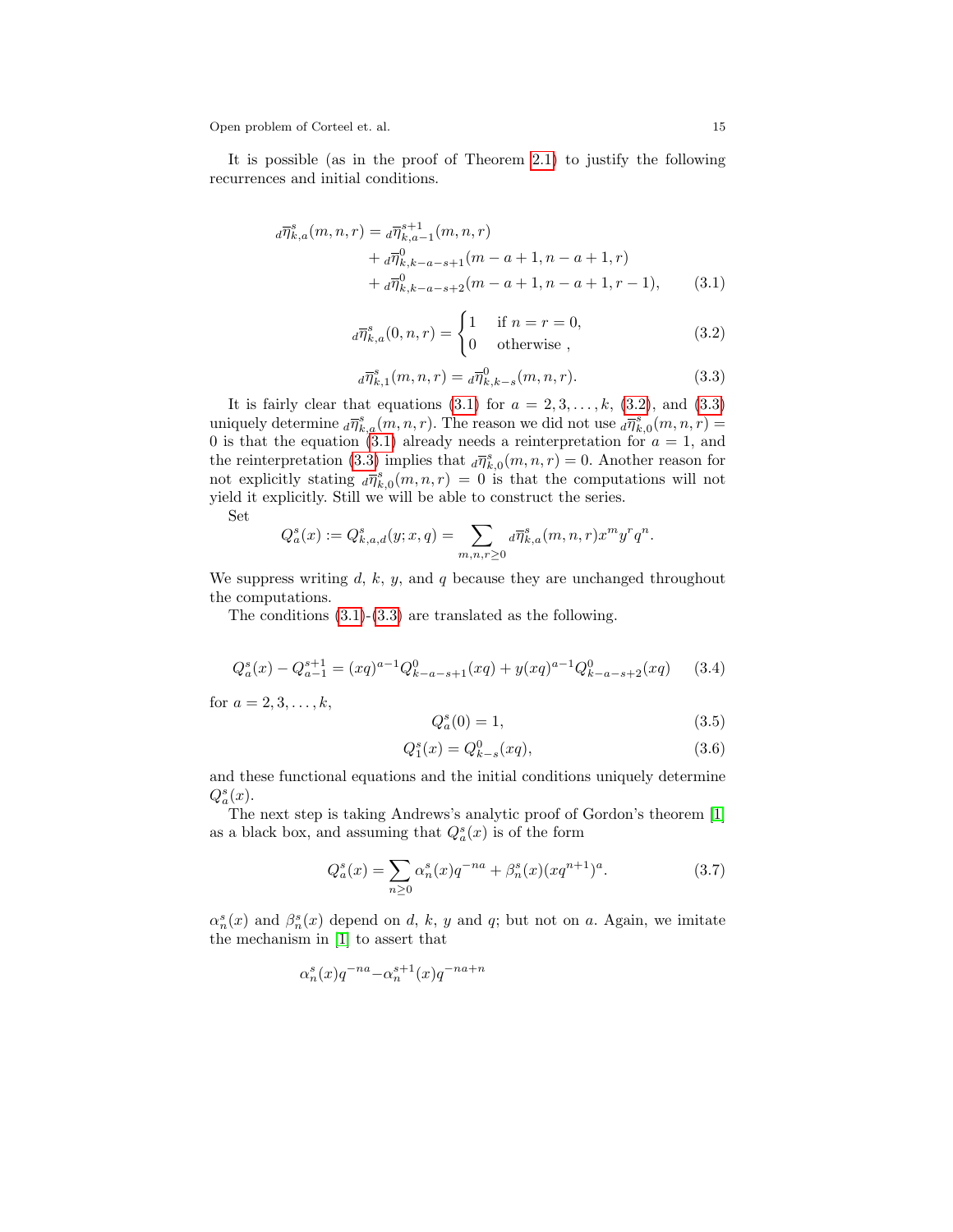<span id="page-15-1"></span><span id="page-15-0"></span>
$$
= (xq)^{a-1} \beta_{n-1}^0 (xq) (xq^{n+1})^{k-a-s+1}
$$
  
+  $y(xq)^{a-1} \beta_{n-1}^0 (xq) (xq^{n+1})^{k-a-s+2}$ , (3.8)

and

$$
\beta_n^s(x)(xq^{n+1})^a - \beta_n^{s+1}(x)(xq^{n-1})^{a-1}
$$
  
=  $(xq)^{a-1} \alpha_n^0(xq)(q^{-n})^{k-a-s+1} + y(xq)^{a-1} \alpha_n^0(xq)(q^{-n})^{k-a-s+2}.$  (3.9)

It is useful to keep in mind that although  $s = 0, 1, \ldots, d - 1$ , it is interpreted as a residue class (mod d). So,  $\alpha_n^d(x) = \alpha_n^0(x)$ , and  $\beta_n^d(x) = \beta_n^0(x)$ .

The recurrences [\(3.8\)](#page-15-0) and [\(3.9\)](#page-15-1) imply [\(3.4\)](#page-14-3). The idea is to discover  $\alpha$ 's and  $\beta$ 's first, then imposing the initial conditions [\(3.5\)](#page-14-4) and [\(3.6\)](#page-14-5).

The reader can check that if one tries to make  $\alpha$ 's and  $\beta$ 's independent of s as well, one either encounters inconsistent equations, or has to adjust the format of [\(3.7\)](#page-14-6). In the latter case, the adjustment is more difficult to come up with, and the resulting equations are much harder to solve. Empirical evidence shows that this is a convenient way to proceed.

The equations [\(3.8\)](#page-15-0) and [\(3.9\)](#page-15-1) can be simplified as

$$
\alpha_n^s(x) - q^n \alpha_n^{s+1}(x) = (xq^{n+1})^k q^n (xq^{n+1})^{-s} (1 + yxq^{n+1}) \beta_{n-1}^0(xq),
$$

and

$$
xq^{n+1}\beta_n^s(x) - \beta_n^{s+1}(x) = (q^{-n})kq^{ns}yq^{-n}(1+q^n/y)\alpha_n^0(xq).
$$

We can collect equations for various  $s$ 's and write them in matrix form.

$$
\begin{bmatrix} 1 & -q^{n} \\ & 1 & -q^{n} \\ & & \ddots \\ -q^{n} & & 1 \end{bmatrix} \begin{bmatrix} \alpha_{n}^{0}(x) \\ \alpha_{n}^{1}(x) \\ \vdots \\ \alpha_{n}^{d-1}(x) \end{bmatrix}
$$
  
=  $(xq^{n+1})^{k}q^{n}(1 + yxq^{n+1})\beta_{n-1}^{0}(xq) \begin{bmatrix} 1 \\ (xq^{n+1})^{-1} \\ \vdots \\ (xq^{n+1})^{-d+1} \end{bmatrix}$ ,

and

$$
\begin{bmatrix} xq^{n+1} & -1 & & \\ & xq^{n+1} & -1 & \\ & & \ddots & \\ & & & xq^{n+1} \end{bmatrix} \begin{bmatrix} \beta_n^0(x) \\ \beta_n^1(x) \\ \vdots \\ \beta_n^{d-1}(x) \end{bmatrix}
$$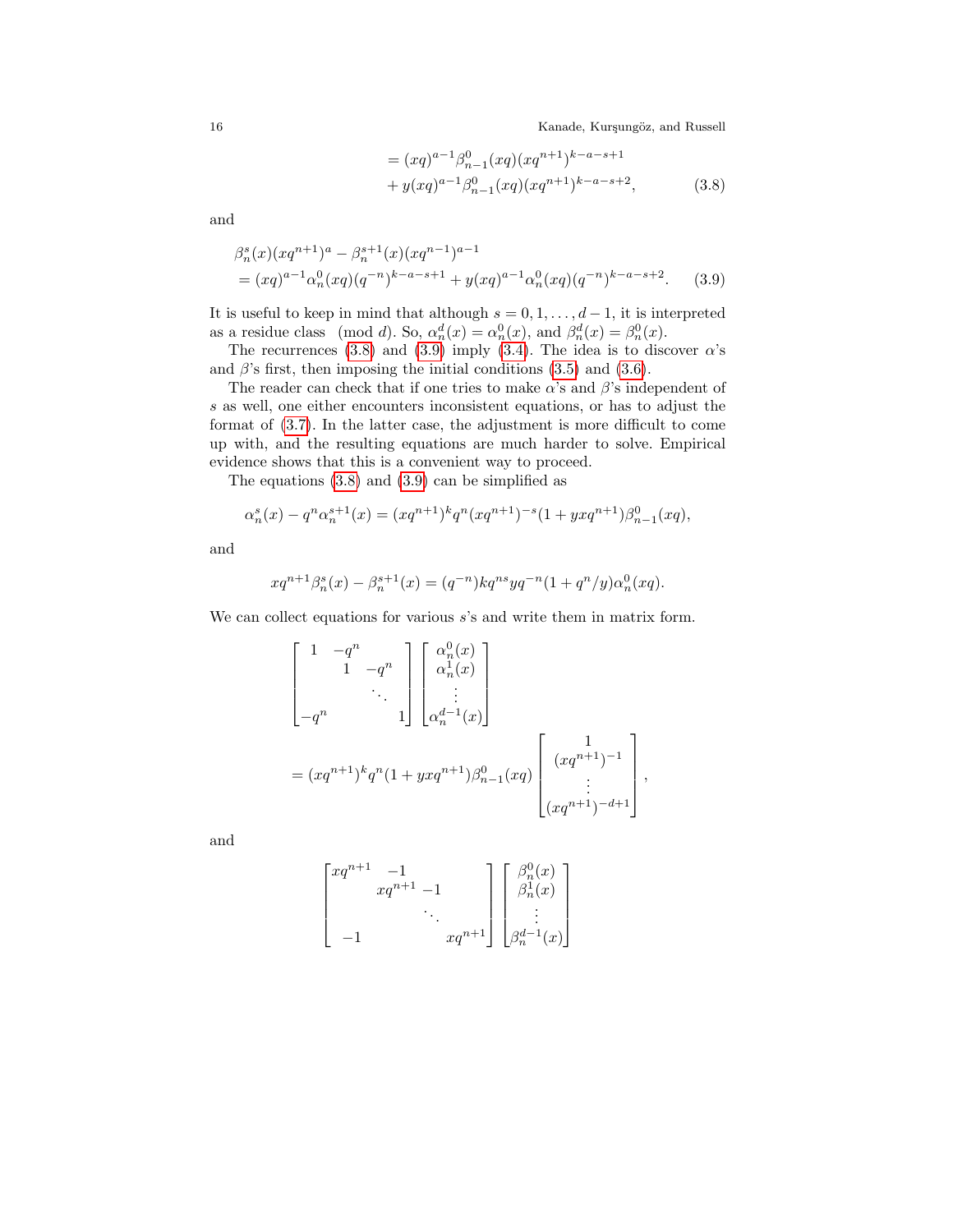$$
= (q^{-n})^k q^{-n} y (1 + q^n/y) \alpha_n^0(xq) \begin{bmatrix} 1 \\ q^n \\ \vdots \\ (q^n)^{d-1} \end{bmatrix}.
$$

The displayed matrices have the following respective inverses.

$$
\frac{1}{(1-q^{dn})}\begin{bmatrix} 1 & q^n & q^{2n} & \cdots & q^{dn-n} \\ q^{dn-n} & 1 & q^n & \cdots & q^{dn-2n} \\ & & \vdots & & \\ q^n & q^{2n} & q^{3n} & \cdots & 1 \end{bmatrix},
$$

and

$$
\frac{(-1)}{(1-(xq^{n+1})^d)}\begin{bmatrix} (xq^{n+1})^{d-1} (xq^{n+1})^{d-2} \cdots 1 \\ 1 (xq^{n+1})^{d-1} \cdots (xq^{n+1}) \\ \vdots \\ (xq^{n+1})^{d-2} (xq^{n+1})^{d-3} \cdots (xq^{n+1})^{d-1} \end{bmatrix}.
$$

Multiplying by the corresponding inverse matrix on both sides, and performing the matrix-vector multiplication, we obtain

$$
\alpha_n^s(x) = \frac{(xq^{n+1})^k q^n (xq)^{1-d} (1 + yxq^{n+1})(1 - (xq)^d)}{(1 - q^{dn})(1 - xq)} \beta_{n-1}^0(xq)
$$

$$
\times \left[ q^{(d-s)n} \frac{(xq)^{d-s} - (xq)^d}{1 - (xq)^d} + q^{-sn} \frac{1 - (xq)^{d-s}}{1 - (xq)^d} \right],
$$

and

$$
\beta_n^s(x) = \frac{(-1)(q^{-n})^k q^{-n} (q^{-n})^{1-d} y (1 + q^n/y)(1 - (xq)^d)}{(1 - (xq^{n+1})^d)(1 - xq)} \alpha_n^0(xq)
$$

$$
\times \left[ q^{(s-d)n} \frac{1 - (xq)^s}{1 - (xq)^d} + q^{sn} \frac{(xq)^s - (xq)^d}{1 - (xq)^d} \right].
$$

Please notice that the only part involving s in both recurrences is inside the brackets on the right hand sides, and both brackets evaluate to 1 for  $s = 0$ or  $s = d$ .

Unfolding the last two equations, we first find

$$
\alpha_n^0(x) = (-1)(xq^{2})^{k+1-d} q^{n(d-1)+1} y
$$
  
 
$$
\times \frac{(1+q^{n-1}/y)(1+yxq^{n+1})(1-(xq)^d)(1-(xq^{2})^d)}{(1-q^{dn})(1-(xq^{n+1})^d)(1-xq)(1-xq^2)} \alpha_{n-1}^0(xq^2),
$$

and then

$$
\alpha_n^0(x) = (-1)^n x^{(k+1-d)n} q^{(2k+1-d){{n+1} \choose 2} + n} y^n
$$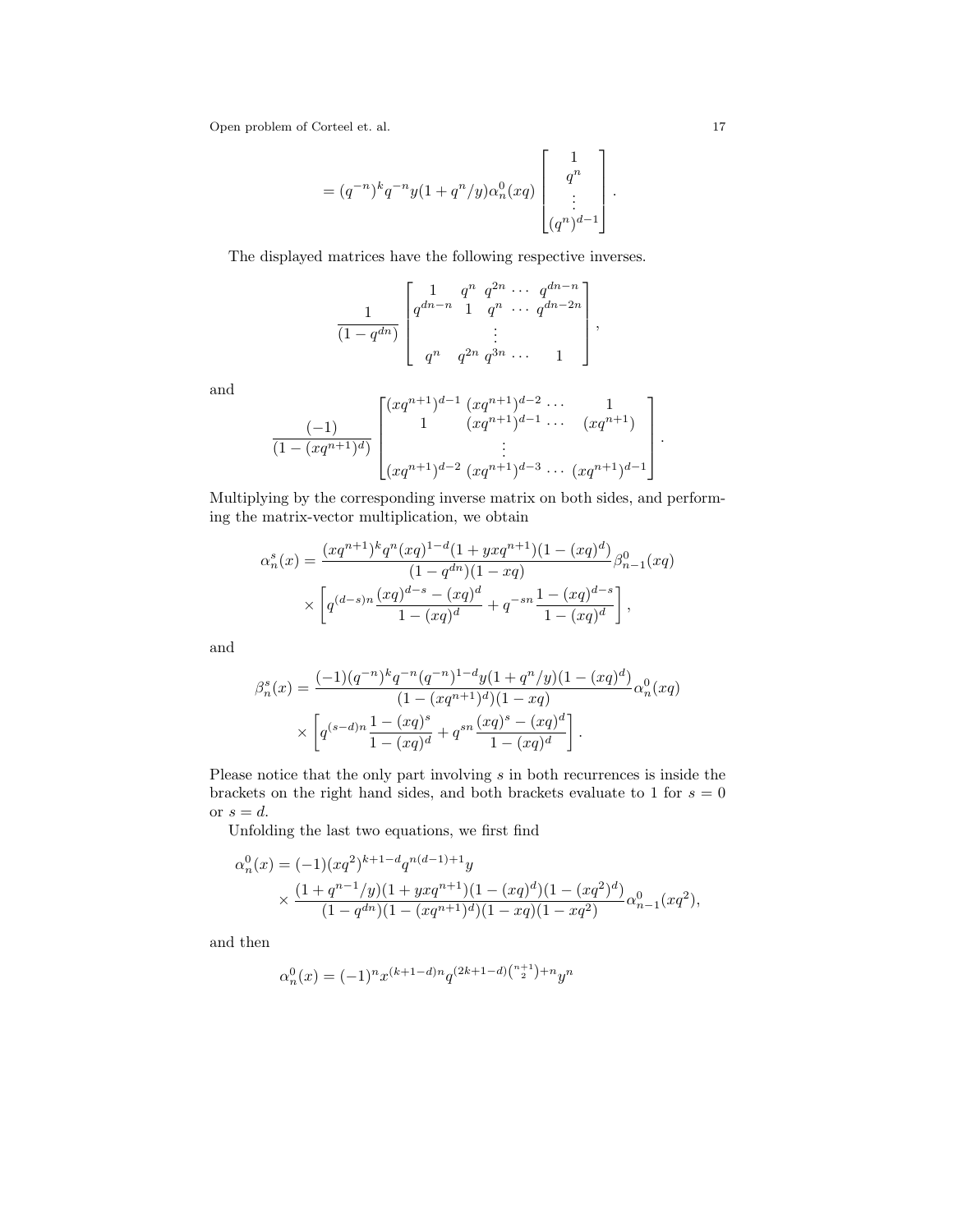$$
\times \frac{(-1/y;q)_n (-yxq^{n+1};q)_n ((xq)^d;q^d)_{2n}}{(q^d;q^d)_n ((xq^{n+1})^d;q^d)_n (xq;q)_{2n}}\alpha_0^0(xq^{2n}).
$$

Defining

$$
\widetilde{\alpha}_0^0(x) = \frac{((xq)^d; q^d)_{\infty}(xq; q)_{\infty}}{(-yxq; q)_{\infty}((xq)^d; q^d)_{\infty}} \alpha_0^0(x),
$$

we finally get

$$
\alpha_n^0(x) = (-1)^n x^{(k+1-d)n} q^{(2k+1-d) \binom{n+1}{2} + n} y^n
$$
  
 
$$
\times \frac{(-1/y; q)_n (-yxq^{n+1}; q)_{\infty} ((xq)^d; q^d)_{\infty}}{(q^d; q^d)_n ((xq^{n+1})^d; q^d)_{\infty} (xq; q)_{\infty}} \widetilde{\alpha}_0^0(xq^{2n}).
$$

Then, in the order given below, we find

$$
\beta_n^0(x) = -(-1)^n x^{(k+1-d)n} q^{(2k+1-d){{n+1}\choose 2}} y^{n+1}
$$
  
 
$$
\times \frac{(-1/y;q)_{n+1}(-yxq^{n+2};q)_{\infty}((xq)^d;q^d)_{\infty}}{(q^d;q^d)_n((xq^{n+1})^d;q^d)_{\infty}(xq;q)_{\infty}} \tilde{\alpha}_0^0(xq^{2n+1}),
$$

$$
\alpha_n^s(x) = (-1)^n x^{(k+1-d)n} q^{(2k+1-d) \binom{n+1}{2} + n} y^n
$$
  
\n
$$
\times \frac{(-1/y; q)_n (-yxq^{n+1}; q)_{\infty} ((xq)^d; q^d)_{\infty}}{(q^d; q^d)_n ((xq^{n+1})^d; q^d)_{\infty} (xq; q)_{\infty}}
$$
  
\n
$$
\times \left[ q^{(d-s)n} \frac{(xq)^{d-s} - (xq)^d}{1 - (xq)^d} + q^{-sn} \frac{1 - (xq)^{d-s}}{1 - (xq)^d} \right] \tilde{\alpha}_0^0(xq^{2n}),
$$

and

$$
\beta_n^s(x) = -(-1)^n x^{(k+1-d)n} q^{(2k+1-d) \binom{n+1}{2}} y^{n+1}
$$
  

$$
\times \frac{(-1/y;q)_{n+1}(-yxq^{n+2};q)_{\infty}((xq)^d;q^d)_{\infty}}{(q^d;q^d)_n((xq^{n+1})^d;q^d)_{\infty}(xq;q)_{\infty}}
$$
  

$$
\times \left[ q^{(s-d)n} \frac{1-(xq)^s}{1-(xq)^d} + q^{sn} \frac{(xq)^s-(xq)^d}{1-(xq)^d} \right] \widetilde{\alpha}_0^0(xq^{2n+1}).
$$

The first initial condition [\(3.5\)](#page-14-4) is easily seen to hold as long as  $\tilde{\alpha}_0^0(0)$  = 1. The subsequent computations will show that there is no harm in taking  $\widetilde{\alpha}_0^0(x) = 1.$ <br>There e

There are two options for the other initial condition. The more obvious

$$
Q_0^s(x) = 0
$$

does not seem to hold, unfortunately. Therefore, one has to resort to  $(3.6)$ , which is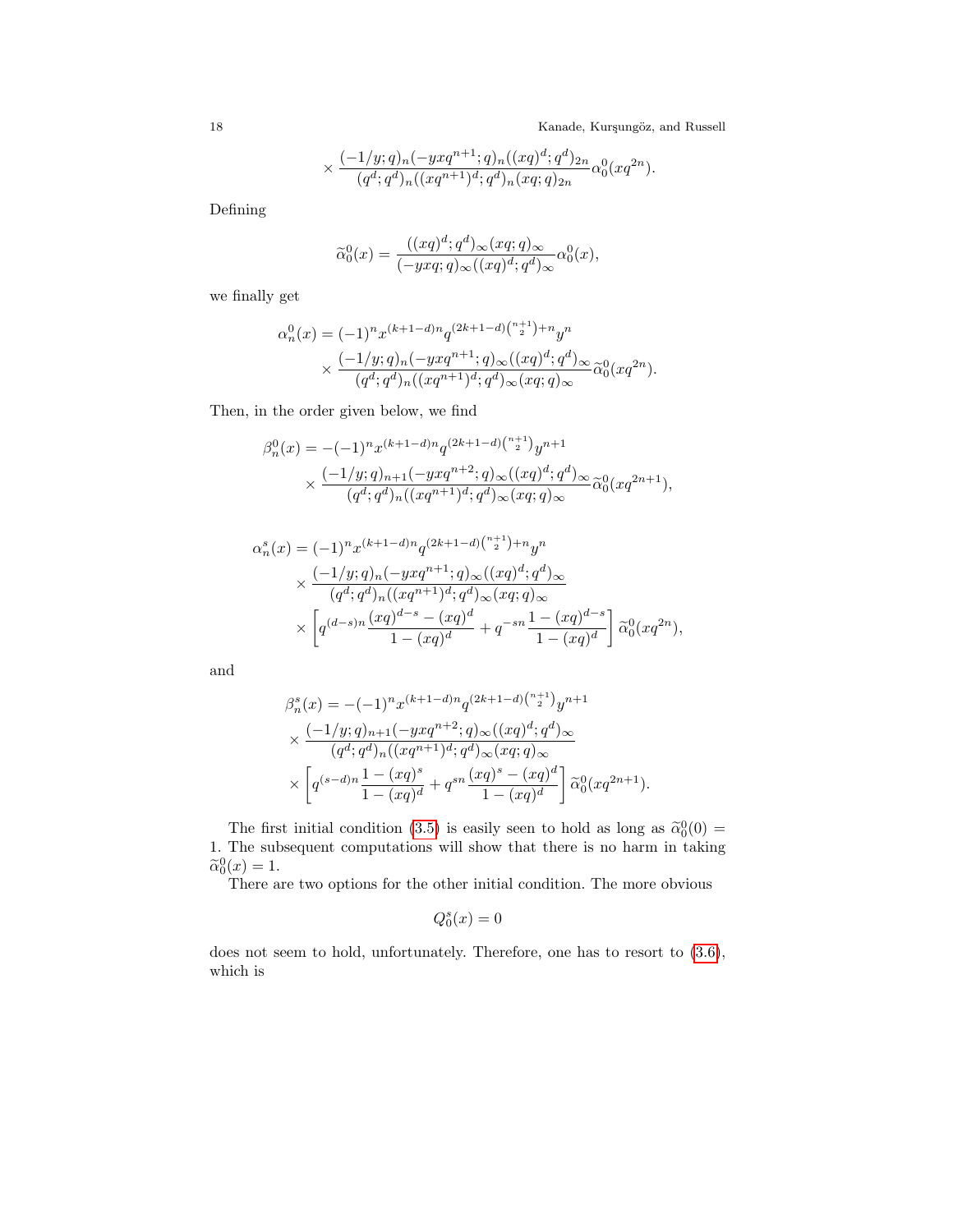$$
Q_1^s(x) = Q_{k-s}^0(xq).
$$

 $Q_1^s(x)$  will be used as is.  $Q_{k-s}^0(xq)$  needs a small transformation.

$$
Q_{k-s}^{0}(xq) = \sum_{n\geq 0} (-1)^{n} x^{(k+1-d)n} q^{(2k+1-d){{n+1}\choose{2}}+(s+2-d)n} y^{n}
$$
  

$$
\times \frac{(-1/y;q)_n(-yxq^{n+2};q)_\infty((xq^2)^d;q^d)_\infty}{(q^d;q^d)_n((xq^{n+2})^d;q^d)_\infty(xq^2;q)_\infty}
$$
  

$$
-(-1)^{n} x^{(k+1-d)n} q^{(2k+1-d){{n+1}\choose{2}}+(k+1-d)n} y^{n+1}
$$
  

$$
\times \frac{(-1/y;q)_{n+1}(-yxq^{n+3};q)_\infty((xq^2)^d;q^d)_\infty(xq^{n+2})^{k-s}}{(q^d;q^d)_n((xq^{n+2})^d;q^d)_\infty(xq^2;q)_\infty}
$$
  

$$
= \sum_{n\geq 0} (-1)^{n} x^{(k+1-d)n} q^{(2k+1-d){{n+1}\choose{2}}+(s+2-d)n} y^{n}
$$
  

$$
\times \frac{(-1/y;q)_n(-yxq^{n+2};q)_\infty((xq^2)^d;q^d)_\infty}{(q^d;q^d)_n((xq^{n+2})^d;q^d)_\infty(xq^2;q)_\infty}
$$
  

$$
+(-1)^{n} x^{(k+1-d)n+d-1-s} q^{(2k+1-d){{n+1}\choose{2}}-sn+d-s-1} y^{n}
$$
  

$$
\times \frac{(-1/y;q)_n(-yxq^{n+2};q)_\infty((xq^2)^d;q^d)_\infty}{(q^d;q^d)_{n-1}((xq^{n+1})^d;q^d)_\infty(xq^2;q)_\infty}
$$

In particular, we shifted the index  $n \leftarrow (n-1)$  in the second term. The  $\text{introduction of the } n = -1 \text{ term in the sum is no problem since } 1/(q^d; q^d)_{-1} =$ 0. Noticing the common factor

$$
\mathcal{C}_n := (-1)^n x^{(k+1-d)n} q^{(2k+1-d) \binom{n+1}{2}} y^n
$$
  
 
$$
\times \frac{(-1/y;q)_n (-yxq^{n+2};q)_{\infty} ((xq^2)^d;q^d)_{\infty}}{(q^d;q^d)_n ((xq^{n+1})^d;q^d)_{\infty} (xq;q)_{\infty}},
$$

the series at hand become

$$
Q_1^s(x) = \sum_{n\geq 0} C_n \left\{ (1 + yxq^{n+1}) \times \left[ q^{(d-s)n} \left( (xq)^{d-s} - (xq)^d \right) + q^{-sn} \left( 1 - (xq)^d \right) \right] \right\}
$$
  

$$
- xq^{n+1}y(1 + q^n/y)
$$
  

$$
\times \left[ q^{(s-d)n} \left( 1 - (xq)^s \right) + q^{sn} \left( (xq)^s - (xq)^d \right) \right] \right\},
$$
  

$$
Q_{k-s}^0(xq) = \sum_{n\geq 0} C_n \left\{ q^{(s+2-d)n} \left( 1 - (xq^{n+1})^d \right) (1 - xq) + x^{d-1-s}q^{-s(n+1)+d-1}(1 - q^{dn})(1 - xq) \right\}.
$$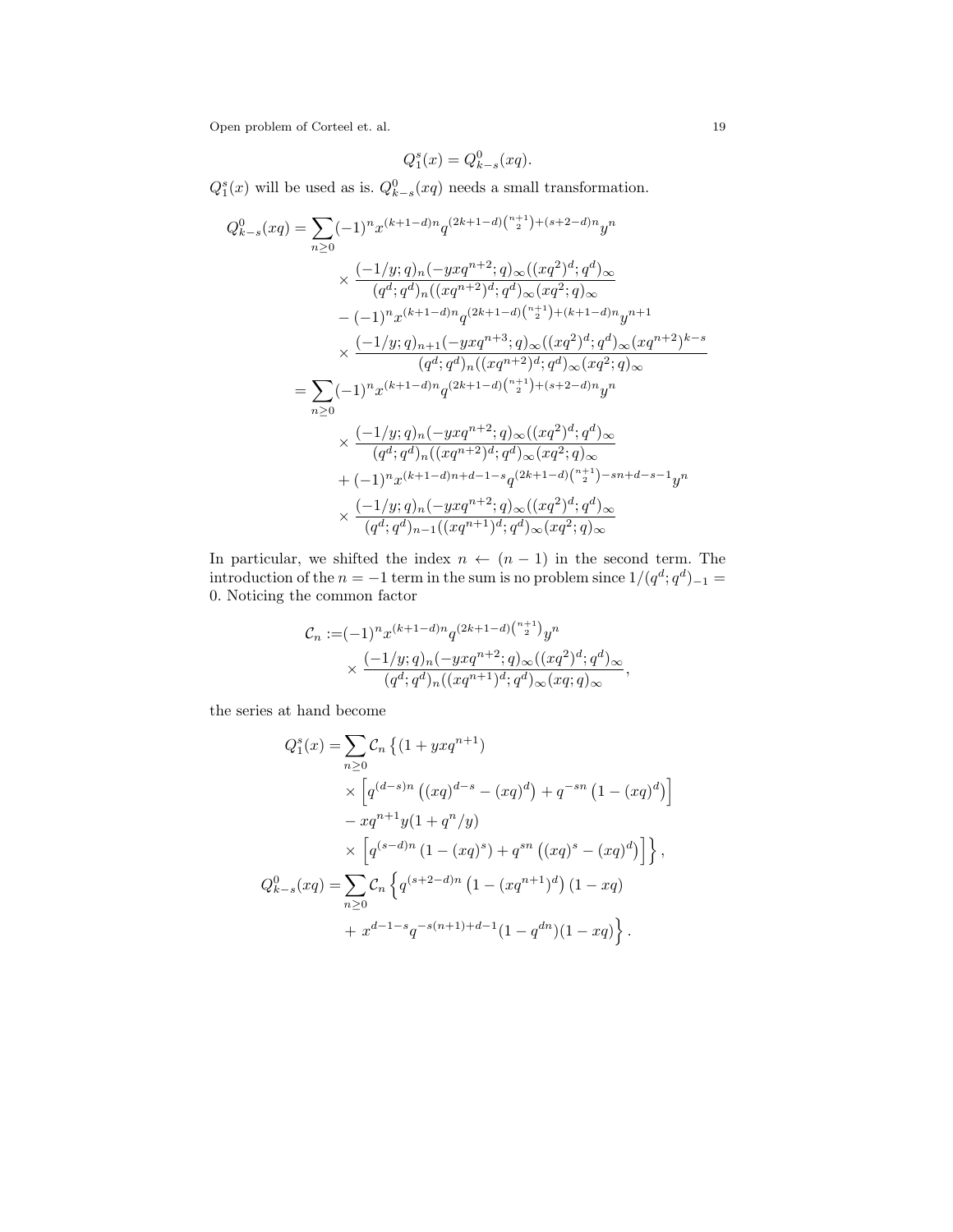Now one can use a computer algebra system to examine the difference of the expressions in curly braces. Their difference is zero for  $d = 1, 2$  and all corresponding s. It is empirically nonzero for  $d \geq 3$  and various s. This ends the construction along with the proof of Corollary [2.1.](#page-12-0)

It should be possible to examine the aforementioned differences, and prove that the condition  $d = 1, 2$  in the results is not only sufficient, but also necessary.

### <span id="page-19-0"></span>4 The case of  $d \geq 3$

In this section we report on an exploration that shows that a naïve approach to finding interpretations of the series [\(1.5\)](#page-5-0) yields complicated (or fascinating, as per ones taste) results. At the end, for concreteness, we work with  $d =$  $3, k = 5.$ 

The main idea of this exploration is to "reverse engineer" the process of deducing recurrences satisfied by generating functions of a certain class of partitions. Such a process is an important step in the motivated proof of Rogers-Ramanujan identities as given by Andrews and Baxter [\[4\]](#page-26-13).

#### 4.1 Motivating example

As an example of what we mean, let us explain this reverse engineering process applied to the familiar Rogers-Ramanujan identities. Suppose that one is presented with a formal series

$$
F(x,q) = \sum_{m,n \ge 0} f_{m,n} x^m q^n
$$

with integral coefficients with the following conditions:

<span id="page-19-1"></span>
$$
f_{0,0} = 1 \tag{4.1}
$$

$$
f_{m,n} = 0 \quad \text{if } m > n \tag{4.2}
$$

$$
F(x,q) = F(xq,q) + xqF(xq^2,q).
$$
 (4.3)

These conditions tell us that the coefficients of  $F$  are non-negative. Now, the first two conditions hint at the fact that perhaps  $f_{m,n}$  counts certain partitions of  $n$  with  $m$  parts. With this ansatz, we can now make additional guesses. The transformation  $x \mapsto xq^j$  corresponds to adding j to every part of the partition, and multiplication by  $xq^{j}$  corresponds to inserting the part j in the partition. Now we can start "building" the partitions possibly counted by  $F$  using the recurrence  $(4.3)$ .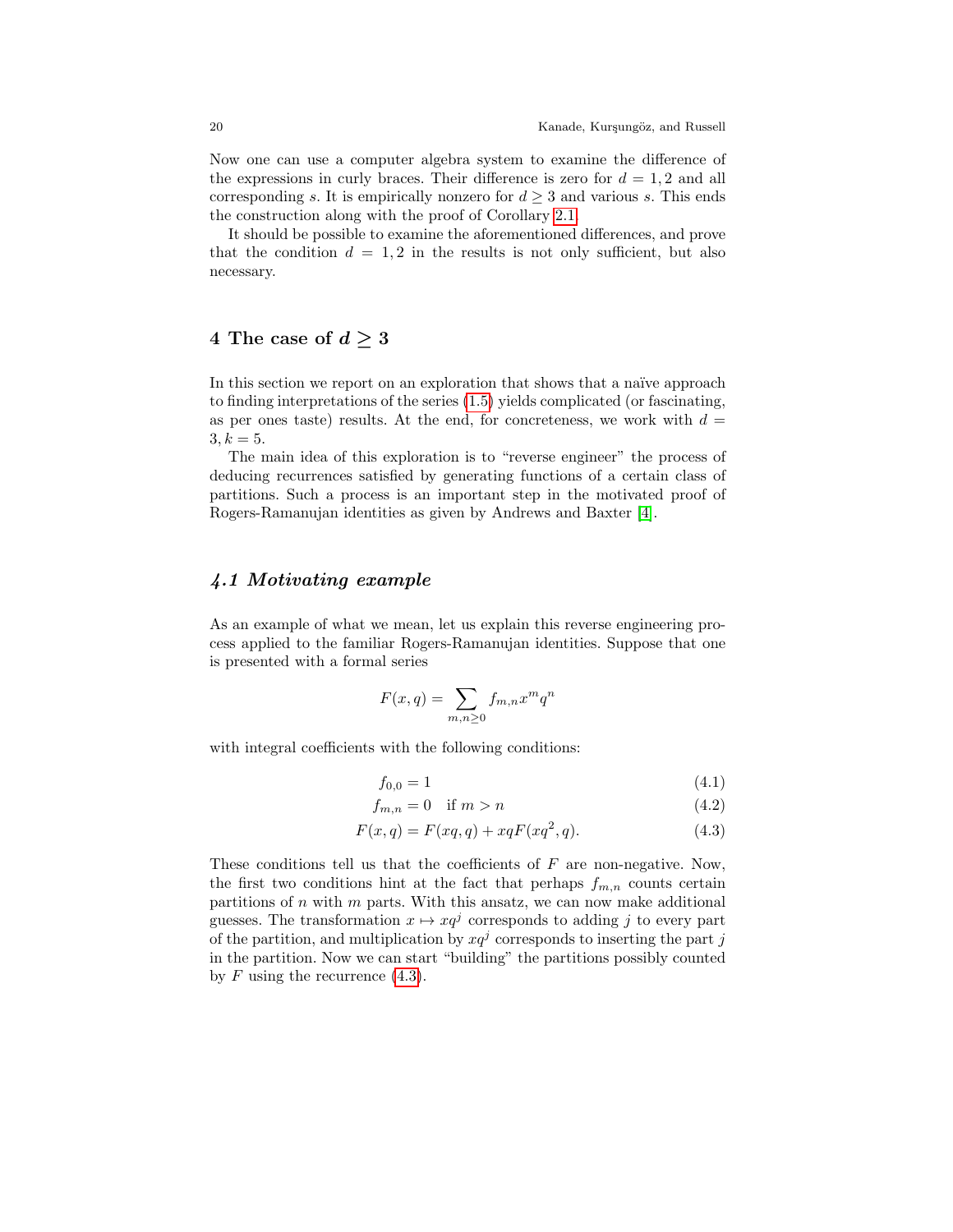Let us call the class of partitions of n with exactly m parts counted in  $F$ by  $\pi_{m,n}$ . Let us denote the null partition by **0**. Thus,  $a_{0,0} = 1$  counts this null partition. Note that by definition, we let  $\pi_{m,n} = \{\}\$ if  $(m,n) \notin \{(x,y) | x \geq 0\}$  $1, y \geq 1, x \leq y$   $\cup$  { $(0, 0)$ }. Then,  $(4.3)$  written with partitions in mind reads as follows:

To find  $\pi_{m,n}$ , take the union of the following two sets:

- 1. For each partition appearing in  $\pi_{m,n-m}$ , add 1 to every part (corresponds to the term  $F(xq, q)$ ).
- 2. For each partition appearing in  $\pi_{m-1,n-1-2(m-1)}$ , add 2 to every part and then adjoin the part 1 to each of the resulting partitions. (corresponds to the term  $xqF(xq^2, q)$ .

Doing this process, we arrive a "partition generating function"  $\Pi(x,q)$  of the sets of partitions  $\pi_{n,m}$  as follows:

$$
\Pi(x,q) = \{0\}x^{0}q^{0}
$$
\n
$$
+ \{(1)\}xq + \{(2)\}xq^{2} + \{(3)\}xq^{3} + \{(4)\}xq^{4} + \{(5)\}xq^{3} + \{(6)\}xq^{4} + \cdots
$$
\n
$$
+ \{(1,3)\}x^{2}q^{4} + \{(1,4)\}x^{2}q^{5} + \{(1,5),(2,4)\}x^{2}q^{6} + \cdots
$$
\n
$$
+ \{(1,3,5)\}x^{3}q^{9} + \{(1,3,6)\}x^{3}q^{10} + \{(1,3,7),(1,4,6)\}x^{3}q^{11} + \cdots
$$
\n
$$
+ \cdots
$$

Doing this for sufficiently high powers  $x^{i}q^{j}$ , one can see a pattern emerging:

 $f_{m,n}$  counts the number of partitions of n with exactly m parts in which adjacent parts differ by at least 2.

What we have done is a naïve enrichment of  $F$  to a "partition generating function" and a naïve enrichment of  $(4.3)$  to a recurrence of "partition" generating functions." However, for an arbitrary recurrence, the following problems could arise:

- 1. The coefficients  $f_{m,n}$  may not be (manifestly) non-negative.
- 2. The sets of partitions that arise from various summands may not be disjoint.

These necessitate that we instead look at "partition generating functions" with integral weights attached to the partitions. We therefore formalize the reverse engineering process given above in an algebraic language as given in the next subsection.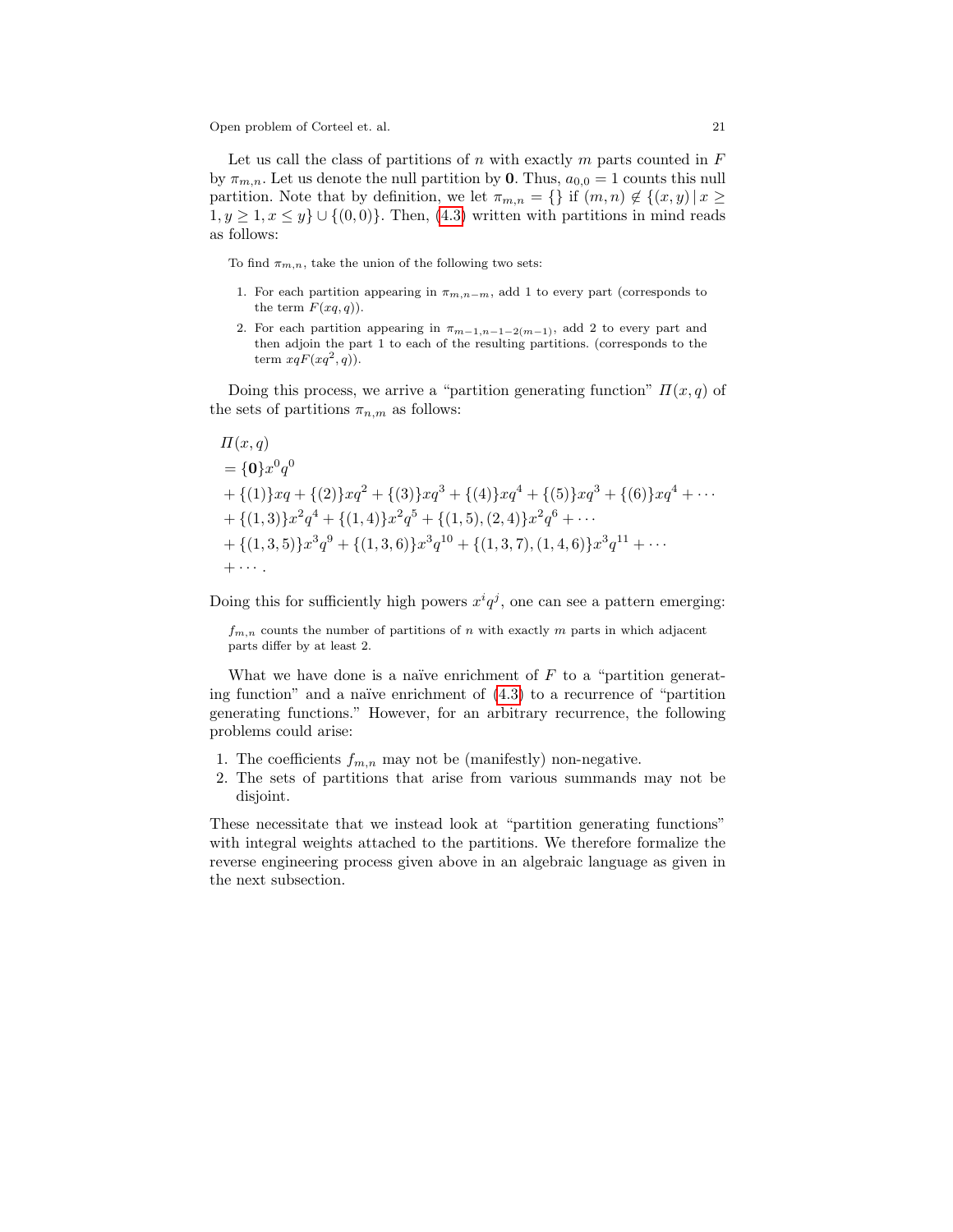#### <span id="page-21-0"></span>4.2 An algebraic formalism

One can avoid such an algebraic language altogether, however, it facilitates a succinct exposition of our ideas.

**Definition 4.1.** Let  $P$  denote the set of all partitions and  $P_{m,n}$  denote the set of all partitions of *n* with exactly *m* parts. By convention,  $\mathcal{P}_{0,0} = \{0\}.$ 

**Definition 4.2.** Let **P** denote the free  $\mathbb{Z}$ -module generated by  $\mathcal{P}$ . Similarly, let  $\mathbf{P}_{m,n}$  denote the free Z-module generated by  $\mathcal{P}_{m,n}$ .

**Definition 4.3.** Let  $P[[x, q]]$  denote the space of two variable generating functions with coefficients in **P**. We say that  $f \in \mathbf{P}[[x, q]]$  is a partition generating function if the coefficient of  $x^m q^n$  of f lies in  $\mathbf{P}_{m,n}$ . We denote the space of partition generating functions by  $\bf{F}$ . It is clear that  $\bf{F}$  is a  $\mathbb{Z}$ -submodule of  ${\bf P}[[x,q]].$ 

Henceforth, we shall employ the following convention.

Convention 4.1 We shall write the partitions as tuples of positive integers in a non-decreasing order. For instance,  $\pi = (1, 1, 2, 3, 4, 15) \in \mathcal{P}_{6.26}$ . We shall also think of  $\mathcal{P}_{m,n}$  as a subset of  $\mathbf{P}_{m,n}$ . Given  $f \in \mathbf{F}$ , we will denote the coefficient of  $x^mq^n$  by  $f_{m,n}$ .

We define the following  $\mathbb{Z}$ -linear maps:

**Definition 4.4.** Let  $\sigma: \mathbf{P}_{m,n} x^m q^n \to \mathbf{P}_{m,n+m} x^m q^{n+m}$  be the unique map such that  $\sigma(\pi x^m q^n) = \tilde{\pi} x^m q^{n+m}$  where  $\pi \in \mathcal{P}_{m,n}$  and  $\tilde{\pi} \in \mathcal{P}_{m,n+n}$  is obtained by adding 1 to every part of  $\pi$ . Note that the null partition **0** does not have any parts, and hence  $\sigma(0) = 0$ .

**Definition 4.5.** Let  $\alpha$ :  $\mathbf{P}_{m,n} x^m q^n \to \mathbf{P}_{m+1,n+1} x^{m+1} q^{n+1}$  be the unique map such that  $\sigma(\pi x^m q^n) = \tilde{\pi} x^{m+1} q^{n+1}$  where  $\pi \in \mathcal{P}_{m,n}$  and  $\tilde{\pi} \in \mathcal{P}_{m,n+n}$  is obtained by adjoining 1 to  $\pi$ .

**Definition 4.6.** Let  $\chi : \mathbf{P}_{m,n} x^m q^m \to \mathbb{Z} x^m q^n$  be the unique map such that  $\chi(\pi x^m q^n) = x^m q^n$  where  $\pi \in \mathcal{P}_{m,n}$ .

We may and do extend the maps  $\sigma$ ,  $\alpha$  and  $\chi$  to the space **F** of partition generating functions.

**Proposition 4.1.** Let  $f \in \mathbf{F}$ . Then the following hold.

$$
(\chi(\sigma(f)))(x,q) = (\chi(f))(xq,q)
$$
  

$$
(\chi(\alpha(f)))(x,q) = xq \cdot (\chi(f))(x,q).
$$

Now we can lift the recurrence [\(4.3\)](#page-19-1) as a recurrence of partition generating function:

$$
\Pi(x,q) = (\sigma \Pi)(x,q) + (\alpha \sigma^2 \Pi)(x,q).
$$

With the help of computers, it is a trivial matter to generate enough data for such a generating function.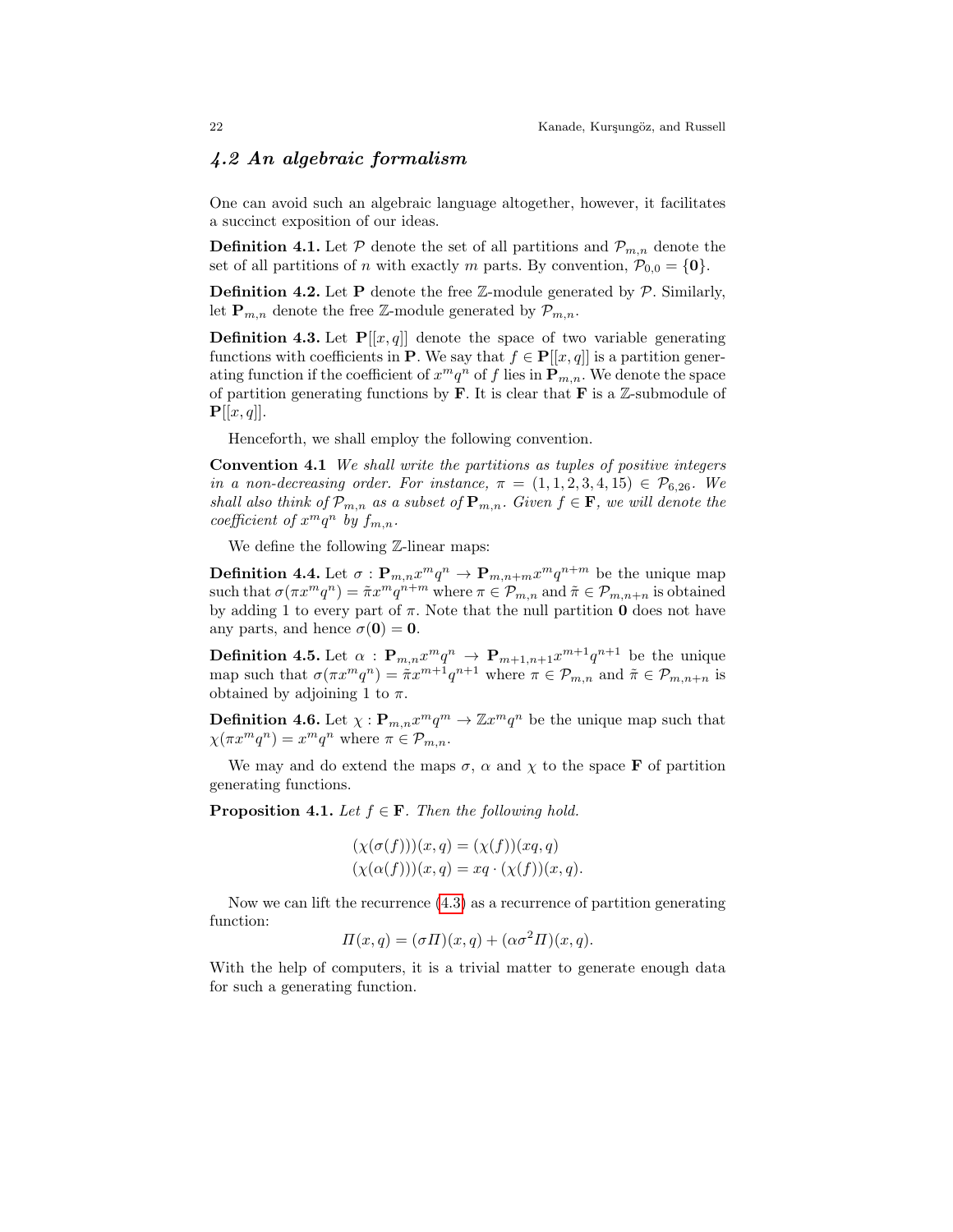### 4.3 Recurrence for  $J_{k,a,d}$

In this subsection, we derive the recurrences followed by  $J_{k,a,d}$ . The following statements are easy generalizations of the results in [\[9\]](#page-26-10). First, recall from [\[9\]](#page-26-10), with  $[d]_x = (1 + x + \cdots + x^{d-1})$ :

$$
J_{k,a,d}(y,xq,q) = H_{k,a,d}(y,xq,q) + yxqH_{k,a-1,d}(y,xq,q)
$$
\n(4.4)

$$
H_{k,0,d}(y,x,q) = 0 \tag{4.5}
$$

$$
H_{k,-a,d}(y,x,q) = -x^{-a}H_{k,a,d}(y,x,q)
$$
\n(4.6)

$$
H_{k,a,d}(y,x,q) - H_{k,a-d,d}(y,x,q) = x^{a-d}[d]_x J_{k,k-a+1,d}(y,x,q)
$$
(4.7)

Invoking [\(4.7\)](#page-22-0) with  $a = t$  and  $a = d - t$  and dropping the implicit arguments  $y, x, q$ , we have:

<span id="page-22-1"></span><span id="page-22-0"></span>
$$
H_{k,t,d} - H_{k,t-d,d} = x^{t-d} [d]_x J_{k,k-t+1,d}
$$
  

$$
H_{k,d-t,d} - H_{k,-t,d} = x^{-t} [d]_x J_{k,k-d+t+1,d}.
$$

Using equation [\(4.6\)](#page-22-1), rearranging:

$$
H_{k,t,d} + x^{t-d} H_{k,d-t,d} = x^{t-d} [d]_x J_{k,k-t+1,d}
$$
  

$$
x^{-t} H_{k,t,d} + H_{k,d-t,d} = x^{-t} [d]_x J_{k,k-d+t+1,d}.
$$

Solving, we get:

$$
(1 - x^{-d})H_{k,d-t,d} = [d]_x(x^{-t}J_{k,k+t+1-d,d} - x^{-d}J_{k,k-t+1,d})
$$

The equation one gets for  $H_{k,t,d}$  is just  $t \mapsto d - t$ . Simplifying,

$$
(xd - 1)Hk,d-t,d = [d]x(xd-tJk,k+t+1-d,d - Jk,k-t+1,d)
$$

Hence,

$$
H_{k,d-t,d} = \frac{x^{d-t} J_{k,k+t+1-d,d} - J_{k,k-t+1,d}}{x-1}
$$

Letting  $t \mapsto d - t$ :

$$
H_{k,t,d} = \frac{x^t J_{k,k-t+1,d} - J_{k,k+t-d+1,d}}{x-1}
$$

We can now deduce the following:

1. For  $a = 1$ , we have that:

$$
J_{k,1,d}(y,x,q)
$$
  
=  $H_{k,1,d}(y,xq,q) + yxqH_{k,0,d}(y,xq,q) = H_{k,1,d}(y,xq,q)$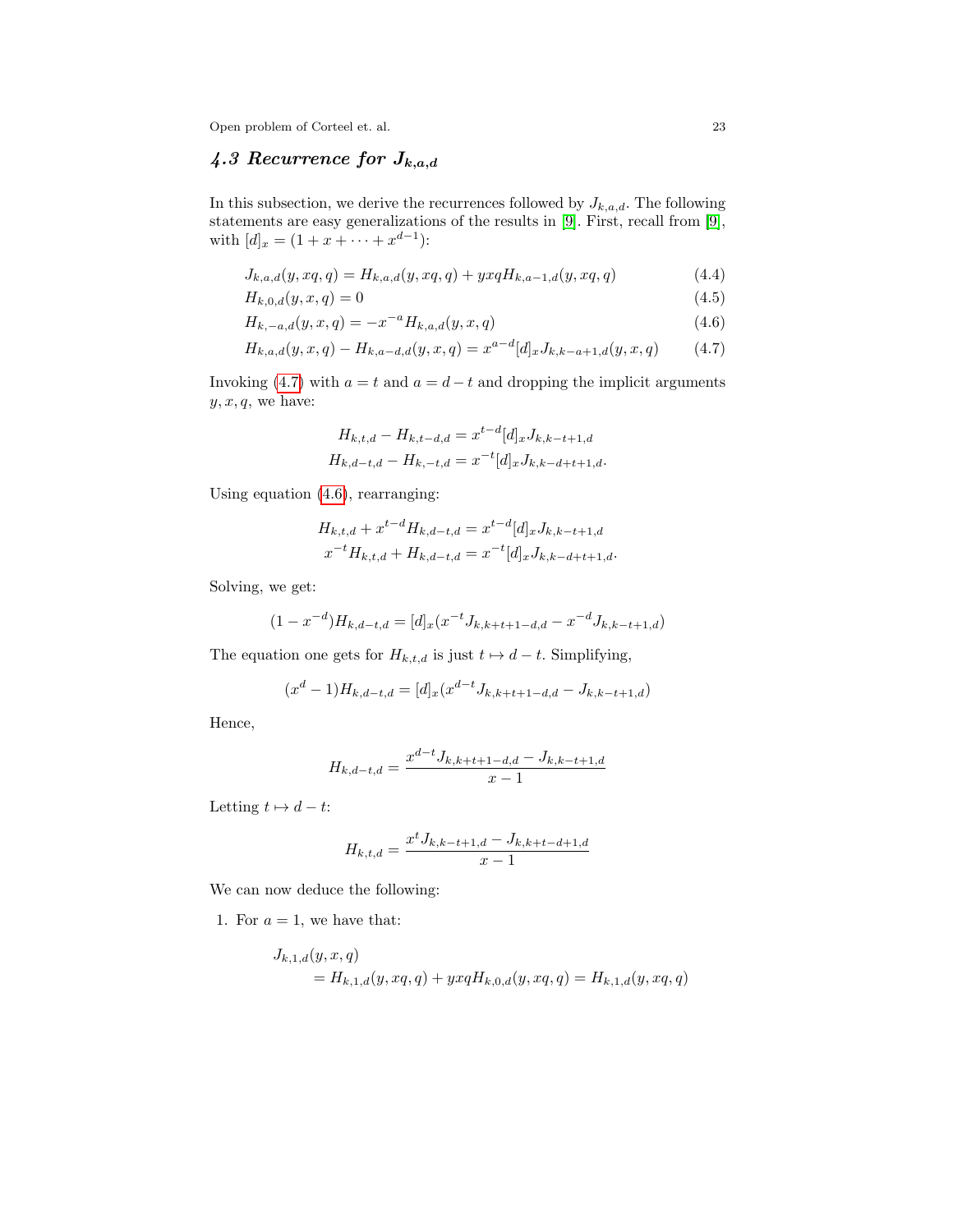<span id="page-23-1"></span>
$$
= \frac{1}{xq-1} \left\{ xqJ_{k,k,d}(y,xq,q) - J_{k,k+2-d,d}(y,xq,q) \right\}
$$
 (4.8)

We get the correct  $(2.4)$  from [\[9\]](#page-26-10) with  $d = 2$ . 2. Let  $1 < a < d$ :

$$
J_{k,a,d}(y, x, q)
$$
  
=  $H_{k,a,d}(y, xq, q) + yxqH_{k,a-1,d}(y, xq, q)$   
= 
$$
\frac{1}{xq-1} \{(xq)^a J_{k,k-a+1,d}(y, xq, q) - J_{k,k+a-d+1,d}(y, xq, q) + y(xq)^a J_{k,k-a+2,d}(y, xq, q) - yxqJ_{k,k+a-d,d}(y, xq, q)\}.
$$
  
(4.9)

3. Letting  $a = d$  and then using the expression for H in terms of J:

$$
J_{k,d,d}(y, x, q)
$$
  
=  $H_{k,d,d}(y, xq, q) + yxqH_{k,d-1,d}(y, xq, q)$   
=  $H_{k,d,d}(y, xq, q) - H_{k,0,d}(y, xq, q) + axqH_{k,d-1,d}(y, xq, q)$   
=  $[d]_{xq}J_{k,k-d+1,d}(y, xq, q) + yxqH_{k,d-1,d}(d, xq, q)$   
=  $[d]_{xq}J_{k,k-d+1,d}(y, xq, q) + yxq\frac{(xq)^{d-1}J_{k,k+2-d,d}(y, xq, q) - J_{k,k,d}(y, xq, q)}{xq-1}$   
(4.10)

Note that when  $d = 2$ , this specializes to  $(2.5)$  of [\[9\]](#page-26-10). 4. For  $d+1 \leq a \leq k$ ,

$$
J_{k,a,d}(y, x, q) - J_{k,a-d,d}(y, x, q)
$$
  
=  $H_{k,a,d}(y, xq, q) + yxqH_{k,a-1,d}(y, xq, q)$   
 $- H_{k,a-d,d}(y, xq, q) - yxqH_{k,a-d-1,d}(y, xq, q)$   
=  $(xq)^{a-d}[d]_{xq} (J_{k,k-a+1,d}(y, xq, q) + yJ_{k,k-a+2,d}(y, xq, q))$  (4.11)

Note that for  $d = 2$ , we correctly get  $(2.6)$  of [\[9\]](#page-26-10).

## <span id="page-23-0"></span>4.4 A concrete exploration

For our explorations, we let  $d = 3$ ,  $k = 5$  and  $y \mapsto 0$ , to begin with. We have the following recurrences. For convenience, we shall abbreviate  $J_{5,a,3}(0, x, q)$ by  $J_a(x,q)$ .

<span id="page-23-2"></span>
$$
(xq - 1)J_1(x, q) = xqJ_5(xq, q) - J_4(xq, q)
$$
\n(4.12)

$$
(xq-1)J_2(x,q) = (xq)^2 J_4(xq,q) - J_5(xq,q)
$$
\n(4.13)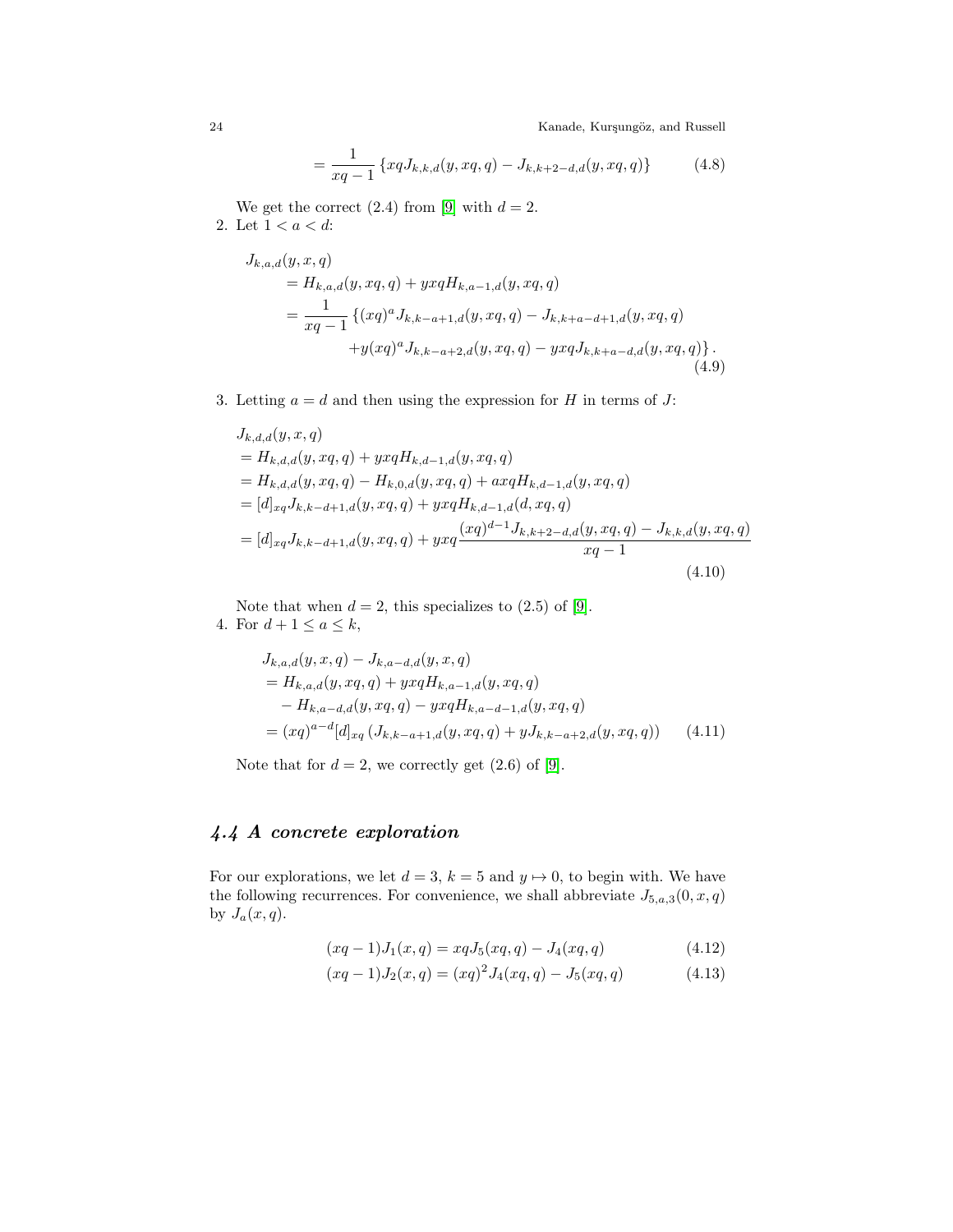$$
J_3(x,q) = X_d(xq)J_3(xq,q)
$$
\n(4.14)

$$
J_4(x,q) - J_1(x,q) = xqX_d(xq)J_2(xq,q)
$$
\n(4.15)

$$
J_5(x,q) - J_2(x,q) = (xq)^2 X_d(xq) J_1(xq,q).
$$
\n(4.16)

We deduce the following functional equations for the "partition generating functions" (we drop the implicit arguments  $x, q$ ):

$$
F_1 = \alpha F_1 - \alpha \sigma F_5 + \sigma F_4 \tag{4.17}
$$

$$
F_2 = \alpha F_2 - \alpha^2 \sigma F_4 + \sigma F_5 \tag{4.18}
$$

$$
F_3 = (1 + \alpha^1 + \alpha^2)\sigma F_3 \tag{4.19}
$$

$$
F_4 = F_1 + (\alpha + \alpha^2 + \alpha^3)\sigma F_2 \tag{4.20}
$$

$$
F_5 = F_2 + (\alpha^2 + \alpha^3 + \alpha^4)\sigma F_1.
$$
\n(4.21)

The partition generating functions hold some nice patterns for small partitions, but one quickly gets complicated coefficients. A computer search reveals the following coefficients in the expansion of  $F_1$ :

2.(1, 2, 2, 2, 2, 3, 3, 4)
$$
x^8q^{19}
$$
  
\n3.(1, 2, 2, 2, 2, 3, 3, 4, 4, 5) $x^{10}q^{28}$   
\n2.(1, 2, 2, 2, 2, 3, 3, 4, 4, 5, 5, 6) $x^{12}q^{39}$   
\n-2.(1, 2, 2, 2, 2, 3, 3, 4, 4, 5, 5, 6, 6, 7) $x^{14}q^{52}$   
\n-8.(1, 2, 2, 2, 2, 3, 3, 4, 4, 5, 5, 6, 6, 7, 7, 8) $x^{16}q^{67}$   
\n-12.(1, 2, 2, 2, 2, 3, 3, 4, 4, 5, 5, 6, 6, 7, 7, 8, 8, 9) $x^{18}q^{84}$ .

Of course, for each  $x^m q^n$  appearing above, there are also other partitions of  $n$  with length  $m$  besides the ones mentioned above that yield non-zero coefficients.

One may very easily do explorations with  $y$  not specialized to 0. In this case, we assume that we are working with two-colored partition where parts may appear overlined, with  $y$  counting overlined parts and  $x$  counting total number of parts.

Looking at equations  $(4.8)$ – $(4.11)$ , observe the following: Whenever a new overlined part is introduced, that is, whenever we have a factor of  $y$  on the right-hand sides, the newly introduced overlined part is always a  $\overline{1}$  (a term of the sort  $y(xq)^t$  corresponds to introducing one  $\overline{1}$  and  $t-1$  non-overlined 1s). Moreover, the term with y on the right-hand sides of equations  $(4.8)$ – $(4.11)$ is always multiplied with a shifted, (that is,  $x \mapsto xq$ ) generating function. This implies that we get non-zero coefficients in the corresponding partition generating functions only if the overlined parts do not repeat.

However, further computer search reveals interesting patterns; we have the following terms as a sample: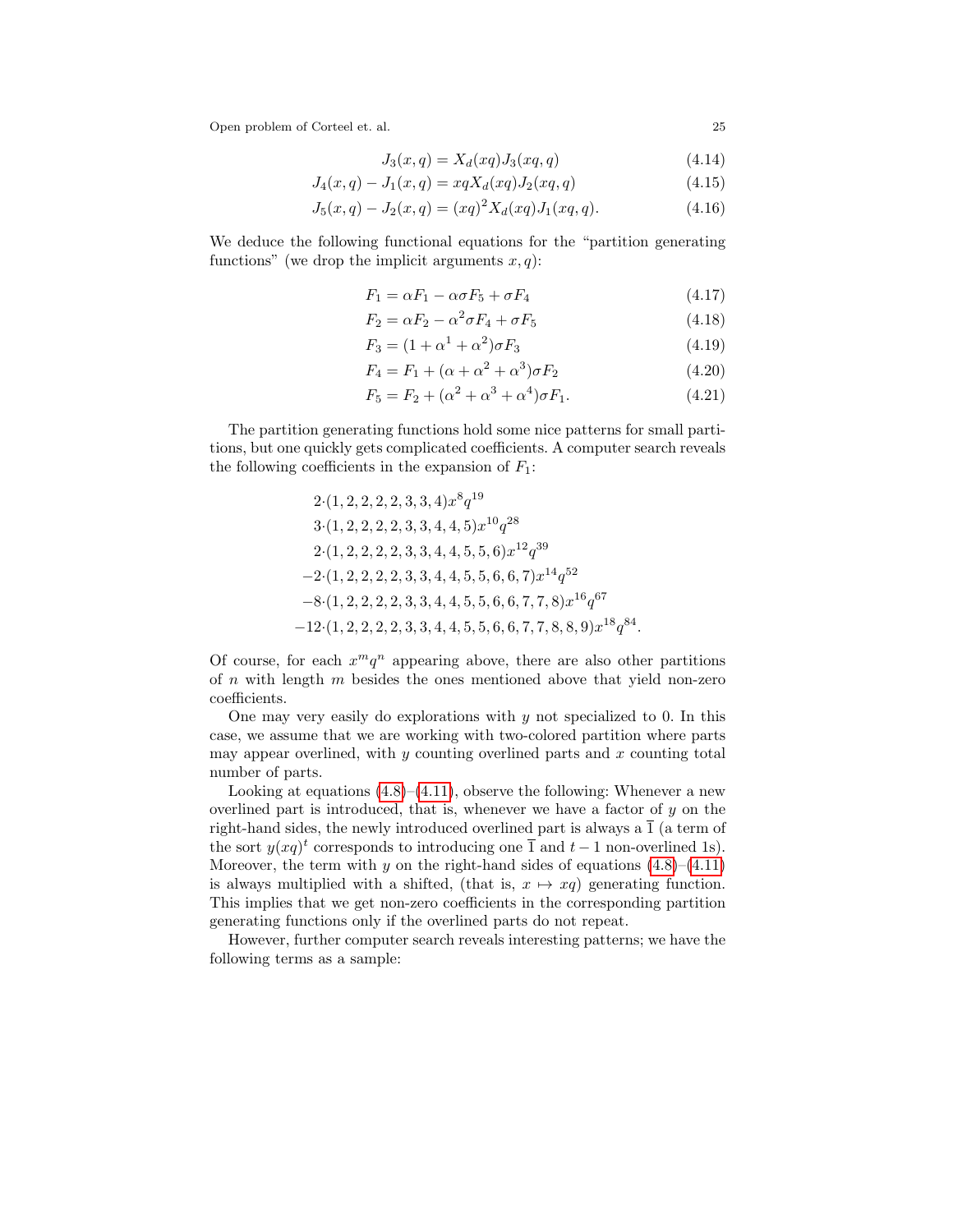$$
2 \cdot (1, 2, 2, 3, 3, \overline{4}) ax^{6} q^{15}
$$
  

$$
2 \cdot (1, 1, 2, 2, 3, 3, \overline{4}) ax^{7} q^{16}
$$
  

$$
2 \cdot (1, 1, 1, 2, 2, 3, 3, \overline{4}) ax^{8} q^{17},
$$

and

$$
-2 \cdot (1, 2, 3, 3, 3, \overline{3}) ax^{6} q^{15}
$$
  

$$
-2 \cdot (1, 1, 2, 3, 3, 3, \overline{3}) ax^{7} q^{16}
$$
  

$$
-2 \cdot (1, 1, 1, 2, 3, 3, 3, \overline{3}) ax^{8} q^{17},
$$

etc.

#### <span id="page-25-3"></span>5 Further research

We suggest the following directions for further research:

- 1. Carry out the explorations in Subsection [4.2](#page-21-0) with other values of d and k.
- 2. First lesson to be learnt from Section [2](#page-6-0) is that maybe it is too much to hope that partition generating functions like  $F_i$  count something meaningful. Instead, it will be worthwhile to explore if linear combinations of  $F_i$  hold interesting information.
- 3. Second lesson to be learnt is that may be only certain combinations of values  $(k, a, d)$  yield interesting results. However, which values of  $k, a$  to choose when  $d \geq 3$  is not clear yet.
- 4. Write a computer algebra program to automate the construction in §[3.](#page-13-0) This is a partial converse to the theory developed in [\[15\]](#page-26-14) in the context of Rogers-Ramanujan generalizations. The WZ-theory constructs recurrences given series. In contrast, §[3](#page-13-0) constructs q-series given functional equations.

Acknowledgements The authors would like to thank the referee for helpful suggestions.

#### <span id="page-25-1"></span>References

- 1. George E. Andrews, An analytical proof of the Rogers-Ramanujan-Gordon identities, Amer. J. Math. 88, 844–846, (1966). DOI: 10.2307/2373082
- <span id="page-25-2"></span>2. George E. Andrews, Some new partition theorems, J. Comb. Theory  $2(4)$ , 431–436, (1967). DOI: 10.1016/S0021-9800(67)80054-1
- <span id="page-25-0"></span>3. George E. Andrews, The Theory of Partitions, Cambridge University Press, (1984).